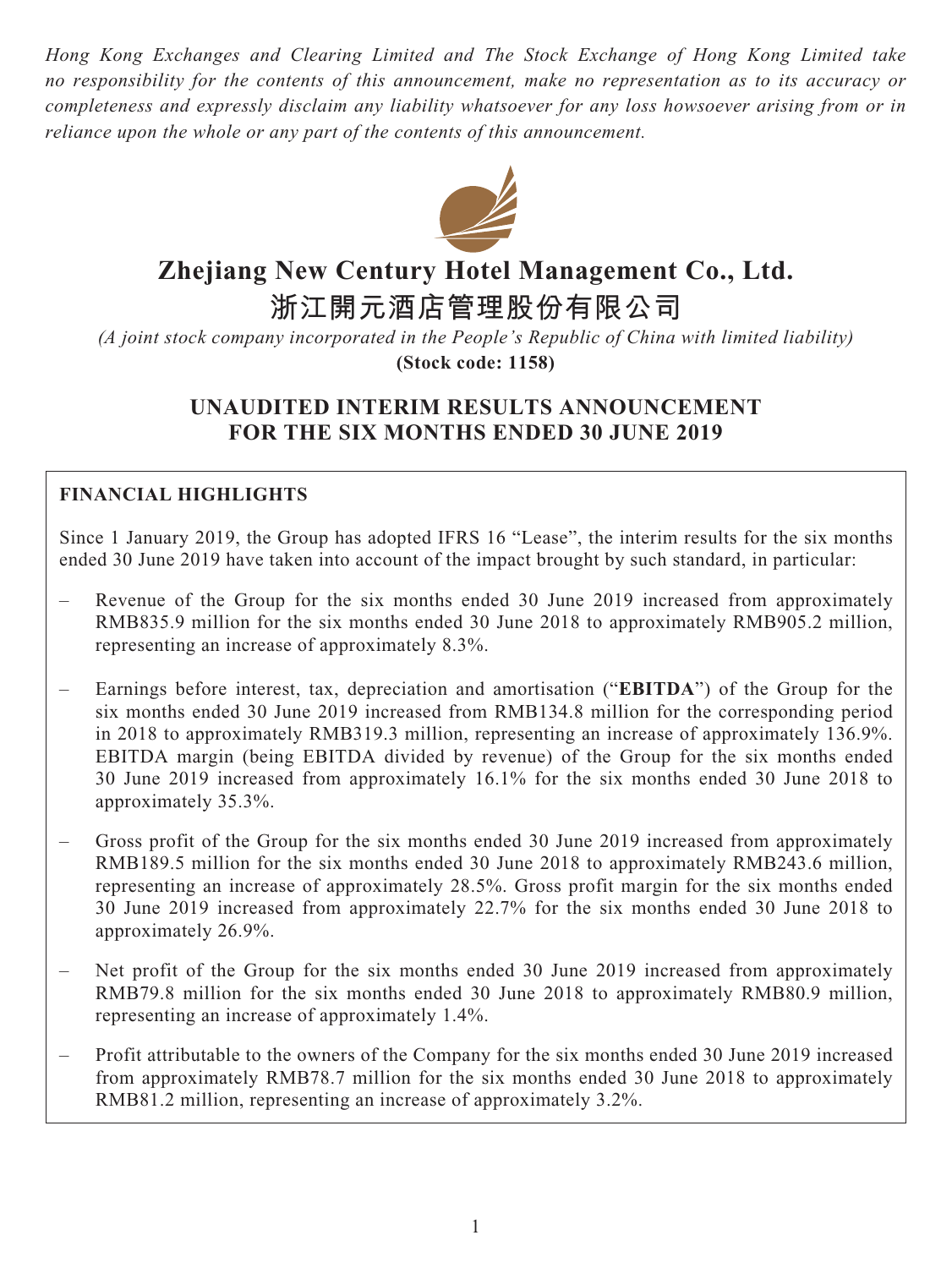- Basic and diluted earnings per share for the six months ended 30 June 2019 decreased from approximately RMB0.37 for the six months ended 30 June 2018 to approximately RMB0.32, representing a decrease of approximately 13.5%.
- As at 30 June 2019, the Group's total bank borrowings of RMB0 (As at 31 December 2018: RMB190.5 million), and had a gearing ratio of 0%. As a result of the completion of the global initial public offering, the Company also had a share capital of RMB280 million as at 30 June 2019, increasing from RMB210 million as at 31 December 2018, and a share premium of RMB865.4 million, increasing from RMB0 as at 31 December 2018.
- As at 30 June 2019, the Group's total balance of cash and cash equivalents amounted to approximately RMB253.2 million (As at 31 December 2018: approximately RMB367.7 million), and term deposit of approximately RMB930.0 million (As at 31 December 2018: RMB68.0 million). The Group's liabilities were denominated in Renminbi, there were no foreign currency debts.

The Board is of the view that the adoption of IFRS 16 accelerates the related expenses charged at early stage of the leasing period. For comparison purpose with the results during the corresponding period in 2018 which IFRS 16 had not been adopted, the key interim results of the Group for the six months ended 30 June 2019 without taking into account the adoption of IFRS 16 are set out as follows:

- EBITDA of the Group for the six months ended 30 June 2019 increased from RMB134.8 million for the six months ended 30 June 2018 to approximately RM136.4 million, representing an increase of approximately 1.2%. EBITDA margin of the Group for the six months ended 30 June 2019 decreased from approximately 16.1% for the six months ended 30 June 2018 to approximately 15.1%
- Gross profit of the Group for the six months ended 30 June 2019 increased from approximately RMB189.5 million for the six months ended 30 June 2018 to approximately RMB203.5 million, representing an increase of approximately 7.4%. Gross profit margin for the six months ended 30 June 2019 decreased from approximately 22.7% for the six months ended 30 June 2018 to approximately 22.5%.
- Net profit of the Group for the six months ended 30 June 2019 increased from approximately RMB79.8 million for the six months ended 30 June 2018 to approximately RMB90.5 million, representing an increase of approximately 13.4%.
- Profit attributable to the owners of the Company for the six months ended 30 June 2019 increased from approximately RMB78.7 million for the six months ended 30 June 2018 to approximately RMB89.6 million, representing an increase of approximately 13.9%.
- Basic and diluted earnings per share for the six months ended 30 June 2019 decreased from approximately RMB0.37 for the six months ended 30 June 2018 to approximately RMB0.35, representing a decrease of approximately 5.4%.

The board (the "**Board**") of directors (the "**Directors**") of Zhejiang New Century Hotel Management Co., Ltd. (the "**Company**") herby announces the unaudited interim results of the Company and its subsidiaries (the "**Group**") for the six months ended 30 June 2019 (the "**Reporting Period**") as prepared in accordance with the International Financial Reporting Standards ("**IFRSs**"), together with comparative figures for the six months ended 30 June 2018. These unaudited interim results have been reviewed by the Audit Committee of the Company (the "**Audit Committee**") and recommended for approval by the Board. The interim financial information of the Company was also reviewed by the auditor of the Company, PricewaterhouseCoopers, in accordance with International Standards on Review Engagements 2410 "Review of Interim Financial Information Performed by the Independent Auditor of the Entity".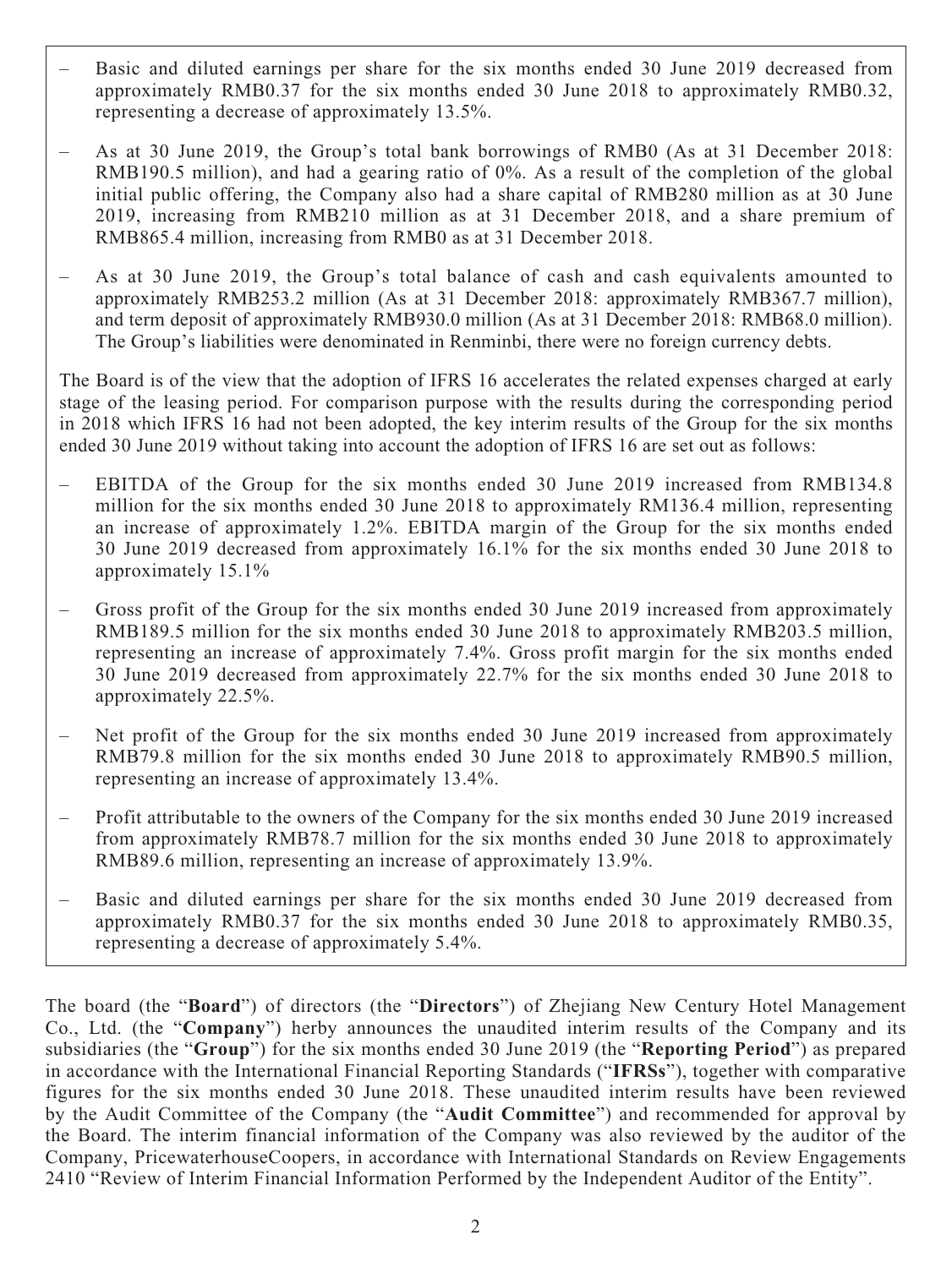### **INTERIM CONDENSED CONSOLIDATED STATEMENT OF COMPREHENSIVE INCOME**

*For the six months ended 30 June 2019*

|                                                                                                                                               |                       | For the six months<br>ended 30 June                |                                                    |
|-----------------------------------------------------------------------------------------------------------------------------------------------|-----------------------|----------------------------------------------------|----------------------------------------------------|
|                                                                                                                                               | <b>Notes</b>          | 2019<br>( <i>Unaudited</i> )<br><b>RMB'000</b>     | 2018<br>(Unaudited)<br><b>RMB'000</b>              |
| Revenue<br>Cost of sales                                                                                                                      | $\boldsymbol{\delta}$ | 905,249<br>(661, 671)                              | 835,866<br>(646, 347)                              |
| <b>Gross profit</b>                                                                                                                           |                       | 243,578                                            | 189,519                                            |
| Selling and marketing expenses<br>Administrative expenses<br>Net impairment losses on financial assets<br>Other income<br>Other gains $-$ net |                       | (44, 114)<br>(82, 548)<br>(3,026)<br>17,723<br>618 | (37, 349)<br>(73, 850)<br>(773)<br>5,087<br>19,797 |
| <b>Operating profit</b>                                                                                                                       | 7                     | 132,231                                            | 102,431                                            |
| Finance income<br>Finance costs                                                                                                               |                       | 18,847<br>(56, 135)                                | 4,616<br>(4,800)                                   |
| Finance costs – net                                                                                                                           | 8                     | (37, 288)                                          | (184)                                              |
| Share of net profits of associates and joint venture<br>accounted for using the equity method                                                 |                       | 2,366                                              | 2,124                                              |
| Profit before income tax<br>Income tax expense                                                                                                | 9                     | 97,309<br>(16, 384)                                | 104,371<br>(24, 553)                               |
| Profit and total comprehensive income<br>for the half-year                                                                                    |                       | 80,925                                             | 79,818                                             |
| Profit and total comprehensive income<br>attributable to:                                                                                     |                       |                                                    |                                                    |
| - Owners of the Company<br>- Non-controlling interests                                                                                        |                       | 81,192<br>(267)                                    | 78,653<br>1,165                                    |
|                                                                                                                                               |                       | 80,925                                             | 79,818                                             |
| Earnings per share for profit attributable<br>to the owners of the Company - Basic/Diluted<br>(in RMB per share)                              | 10                    | 0.32                                               | 0.37                                               |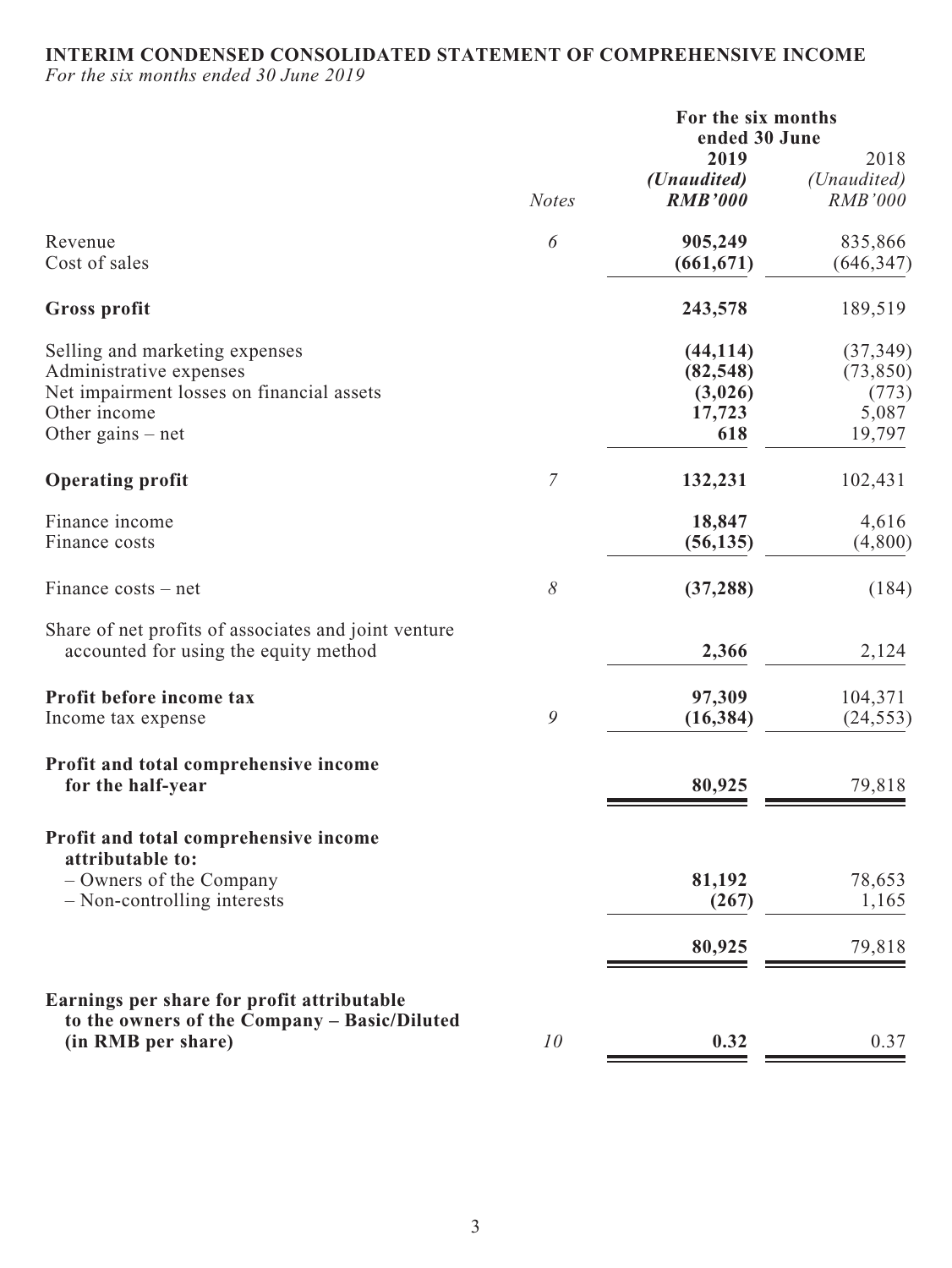# **INTERIM CONDENSED CONSOLIDATED BALANCE SHEET**

*As at 30 June 2019*

|                                                    |                | 30 June        | 31 December    |
|----------------------------------------------------|----------------|----------------|----------------|
|                                                    |                | 2019           | 2018           |
|                                                    |                | (Unaudited)    | (Audited)      |
|                                                    | <b>Notes</b>   | <b>RMB'000</b> | <b>RMB'000</b> |
| <b>Assets</b>                                      |                |                |                |
| <b>Non-current assets</b>                          |                |                |                |
| Property, plant and equipment                      | 12             | 656,593        | 587,756        |
| Right-of-use assets                                | $\overline{4}$ | 2,204,432      |                |
| Investment properties                              | 12             | 903            | 910            |
| Land use rights                                    | 4, 12          |                | 44,954         |
| Intangible assets                                  | 12             | 7,187          | 14,904         |
| Investments accounted for using the equity method  |                | 123,930        | 121,564        |
| Other non-current assets                           |                |                | 3,170          |
| Deferred tax assets                                |                | 71,993         | 27,338         |
| <b>Total non-current assets</b>                    |                | 3,065,038      | 800,596        |
| <b>Current assets</b>                              |                |                |                |
| Inventories                                        |                | 26,365         | 28,322         |
| Trade and other receivables and prepayments        | 13             | 201,163        | 282,239        |
| Cash and cash equivalents                          |                | 253,246        | 367,688        |
| Restricted cash                                    |                | 929,991        | 68,000         |
| <b>Total current assets</b>                        |                | 1,410,765      | 746,249        |
| <b>Total assets</b>                                |                | 4,475,803      | 1,546,845      |
| <b>Equity and liabilities</b>                      |                |                |                |
| Equity attributable to owners of the Company       |                |                |                |
| Share capital                                      |                | 280,000        | 210,000        |
| Share premium                                      |                | 865,375        |                |
| Other reserves                                     |                | 276,986        | 276,440        |
| Retained earnings                                  |                | 35,990         | 177,408        |
| Total equity attributable to owners of the Company |                | 1,458,351      | 663,848        |
| Non-controlling interests                          |                | 11,815         | 10,097         |
| <b>Total equity</b>                                |                | 1,470,166      | 673,945        |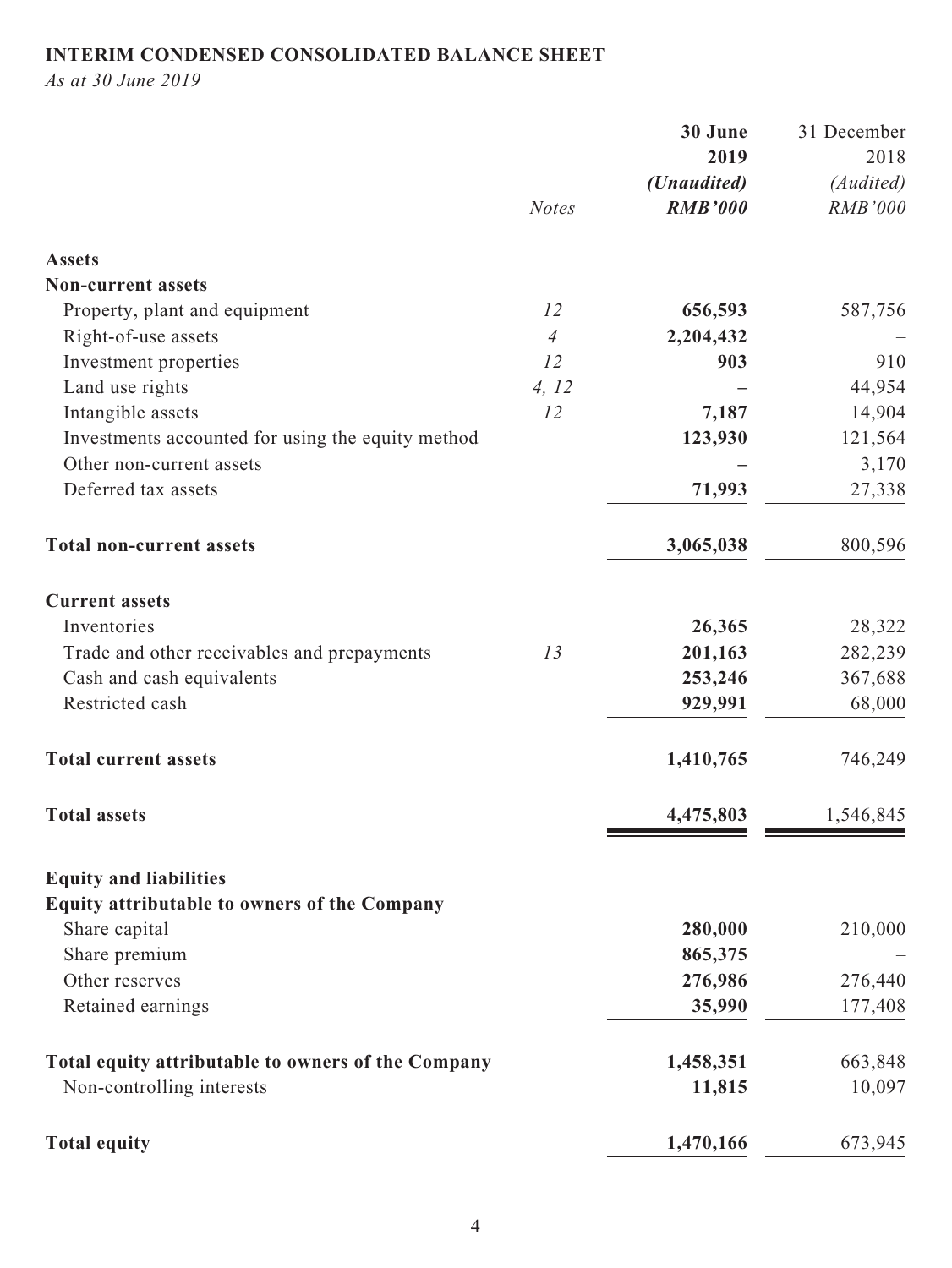|                                          |                | 30 June        | 31 December    |
|------------------------------------------|----------------|----------------|----------------|
|                                          |                | 2019           | 2018           |
|                                          |                | (Unaudited)    | (Audited)      |
|                                          | <b>Notes</b>   | <b>RMB'000</b> | <b>RMB'000</b> |
| <b>Liabilities</b>                       |                |                |                |
| <b>Non-current liabilities</b>           |                |                |                |
| <b>Borrowings</b>                        | 15             |                | 185,000        |
| Lease liabilities                        | $\overline{4}$ | 2,007,842      |                |
| Deferred income                          |                | 19,455         | 20,048         |
| Deferred tax liabilities                 |                | 205            | 442            |
| <b>Total non-current liabilities</b>     |                | 2,027,502      | 205,490        |
| <b>Current liabilities</b>               |                |                |                |
| <b>Contract liabilities</b>              |                | 209,350        | 194,194        |
| <b>Borrowings</b>                        | 15             |                | 5,500          |
| Trade and other payables                 | 14             | 424,537        | 443,081        |
| Lease liabilities                        | $\overline{4}$ | 330,780        |                |
| Current income tax liabilities           |                | 12,282         | 23,449         |
| Current portion of long-term liabilities |                | 1,186          | 1,186          |
| <b>Total current liabilities</b>         |                | 978,135        | 667,410        |
| <b>Total liabilities</b>                 |                | 3,005,637      | 872,900        |
| <b>Total equity and liabilities</b>      |                | 4,475,803      | 1,546,845      |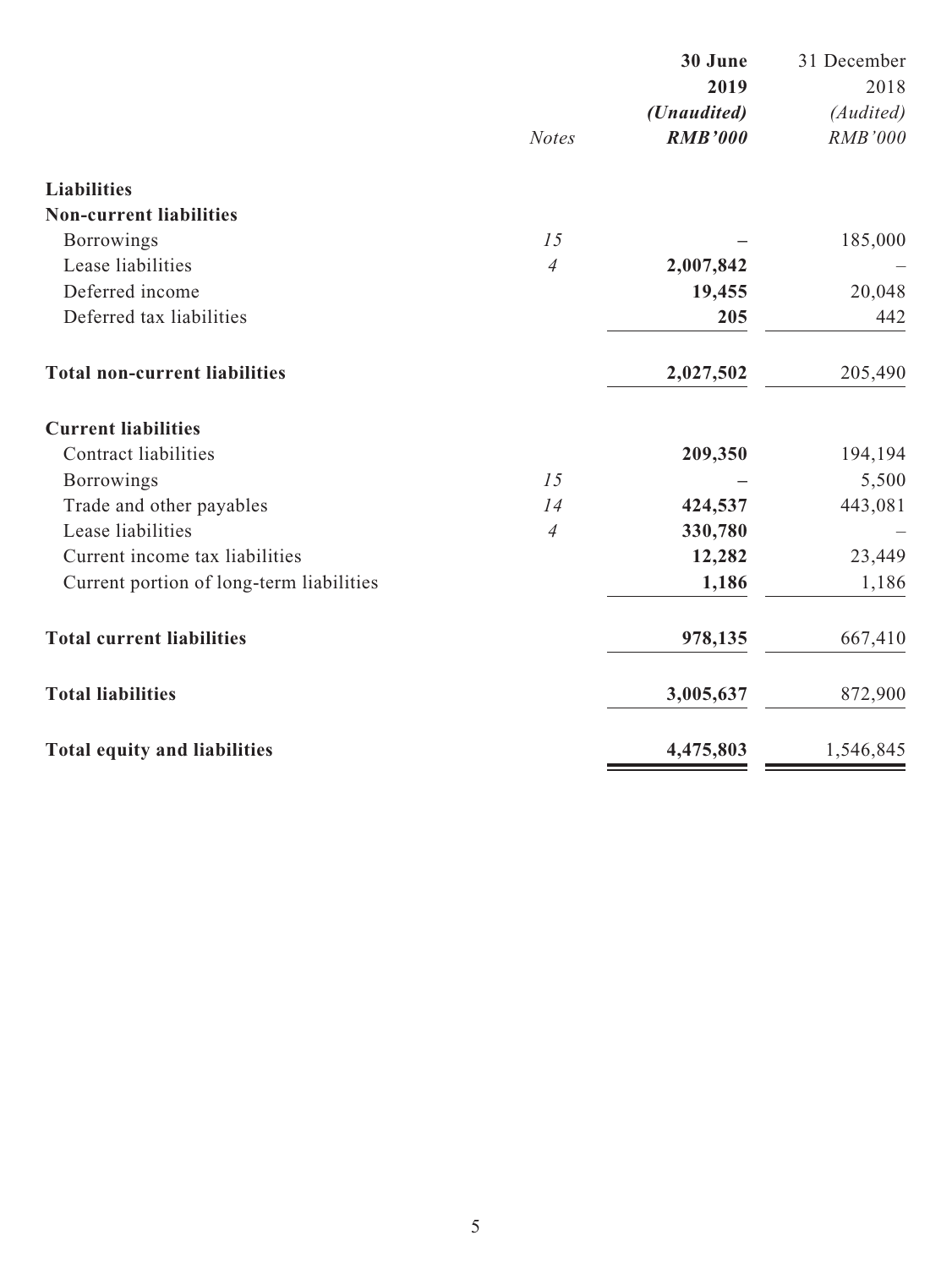### **NOTES TO THE CONDENSED CONSOLIDATED INTERIM FINANCIAL INFORMATION**

#### **1 General information**

The Company, initially known as Zhejiang New Century Hotel Management Limited (浙江開元酒店管理有限公司, the "Company") was incorporated in People's Republic of China (the "PRC") on 17 December 2008 as a limited liability company. On 28 June 2017, the Company was converted into a joint stock company with limited liabilities under the Company law of the PRC and changed its name to Zhejiang New Century Hotel Management Co., Ltd. (浙江開元酒店管 理股份有限公司). The Company and its subsidiaries (together, the "Group") are principally engaged in hotel operation and management business in the PRC. The parent company of the Group is New Century Tourism Group Co., Ltd. (開元 旅業集團有限公司), a company incorporated in the PRC, and Mr. Chen Miaolin (陳妙林) (the founder of the Group) are the controlling shareholders of the Group.

The address of the Company's registered office is 18/F, 818 Shixin Middle Road, Beigan District, Xiaoshan District, Hangzhou, Zhejiang Province, the PRC.

The Company completed its global initial public offering and its shares were listed on the Main Board of The Stock Exchange of Hong Kong Limited on 11 March 2019 (the "Listing").

The condensed consolidated interim financial information are presented in Renminbi thousands ("RMB'000"), unless otherwise stated. This condensed consolidated interim financial information was reviewed by the Audit Committee and approved for issue by the Board of the Company on 20 August 2019.

This condensed consolidated interim financial information has not been audited.

#### **2 Basis of preparation**

This condensed consolidated interim financial information for the six-months ended 30 June 2019 has been prepared in accordance with International Accounting Standard ("IAS") 34, "Interim Financial Reporting". The condensed consolidated interim financial information does not include all the notes of the type normally included in an annual financial report. Accordingly, this condensed consolidated interim financial information is to be read in conjunction with the annual consolidated financial statements of the Company for the year ended 31 December 2018, which have been prepared in accordance with IFRS, except for the adoption of new and amended standards as disclosed in Note 3 and Note 4.

#### **3 Accounting policies**

The accounting policies adopted are consistent with those of the annual financial statements for the year ended 31 December 2018, except for the estimation of income tax and the adoption of new and amended standards as set out below.

Taxes on income in the interim financial statements are accrued using the tax rate that would be applicable to expected total earnings.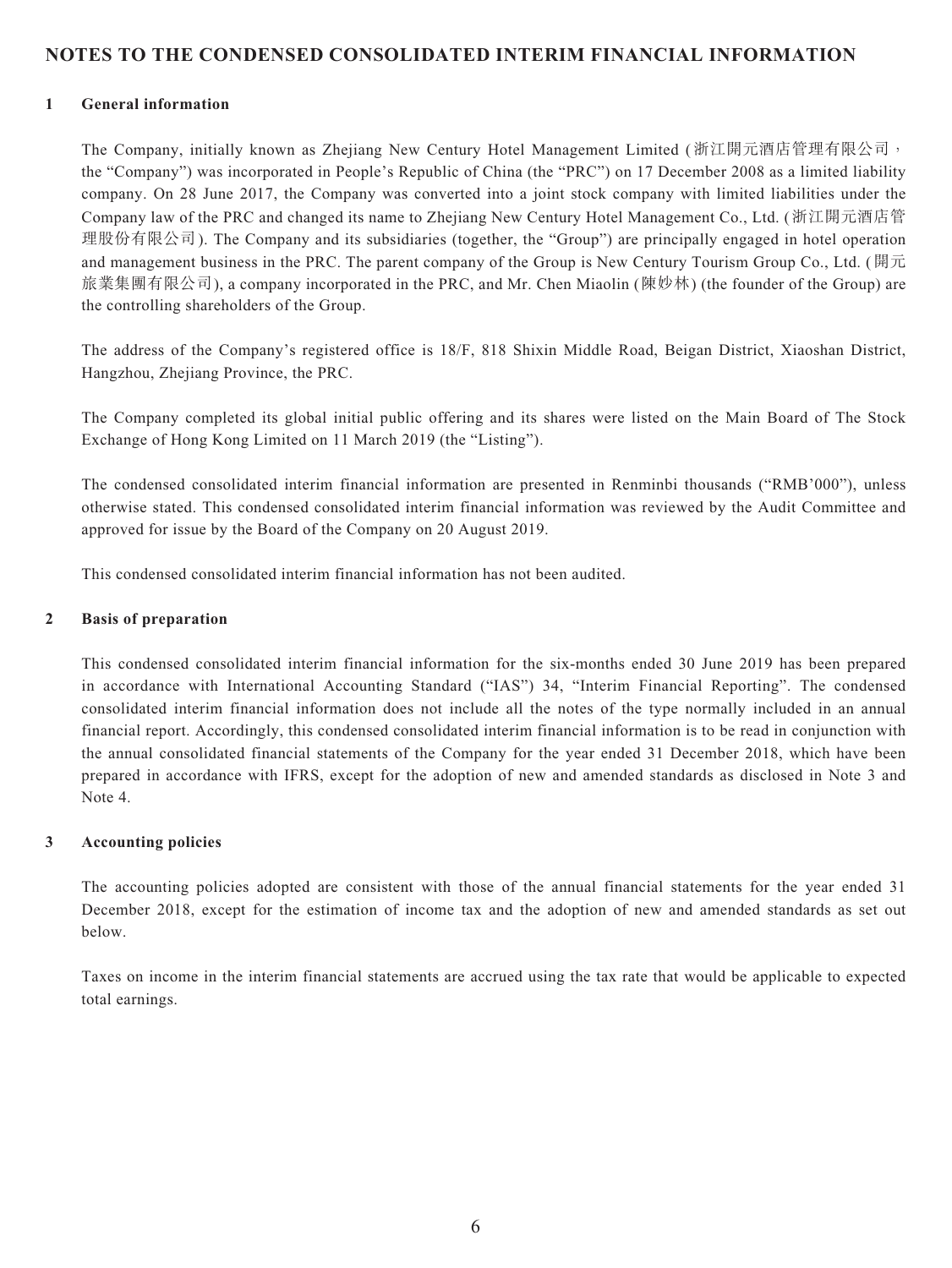#### *(a) New and amendments of IFRS adopted by the Group*

The following new and amended accounting standards and interpretations become applicable for annual reporting periods commencing on or after 1 January 2019, and have been adopted by the Group for the first time for its 2019 interim reports:

| IFRS 16                        | Leases                                               |
|--------------------------------|------------------------------------------------------|
| IFRIC 23                       | Uncertainty over income tax treatments               |
| Amendments to IAS 19           | Plan amendment, curtailment or settlement            |
| Amendments to IFRS 9           | Prepayment features with negative compensation       |
| Amendments to IAS 28           | Long-term interests in associates and joint ventures |
| Annual improvements            | Amendments to IFRS 3, IFRS 11, IAS 12 and IAS 23     |
| IFRS Standards 2015-2017 Cycle |                                                      |

The Group has adopted IFRS 16 retrospectively from 1 January 2019, but has not restated comparatives for the 2018 reporting period, as permitted under the simplified transition approach in the standard. The impact of the adoption of the leasing standard and the new accounting policies are disclosed in Note 4 below. The other amendments and interpretations did not have any significant financial impact on the Group's condensed consolidated interim financial information and did not require retrospective adjustment.

*(b) New standards and amendments of IFRS issued but are not yet effective for the financial year beginning on 1 January 2019 and have not been early adopted by the Group*

|                                     |                                                                                          | <b>Effective for annual</b><br>periods beginning on<br>or after |
|-------------------------------------|------------------------------------------------------------------------------------------|-----------------------------------------------------------------|
| IFRS 17                             | Insurance contracts                                                                      | 1 January 2021 (likely<br>to be extended to<br>1 January $2022$ |
| Amendments to IAS 1 and IAS 8       | Definition of Materials                                                                  | 1 January 2020                                                  |
| Amendments to IFRS 3                | Definition of Business                                                                   | 1 January 2020                                                  |
| Revised conceptual framework        | Revised conceptual framework for financial reporting                                     | 1 January 2020                                                  |
| Amendments to IFRS 10<br>and IAS 28 | Sale or contribution of assets between an investor<br>and its associate or joint venture | To be determined                                                |

The Group is assessing the full impact of these new standards, amendments and interpretations. According to the preliminary assessment, these standards, amendments and interpretations are not expected to have a material impact on the Group in the current or future reporting periods and on foreseeable future transactions.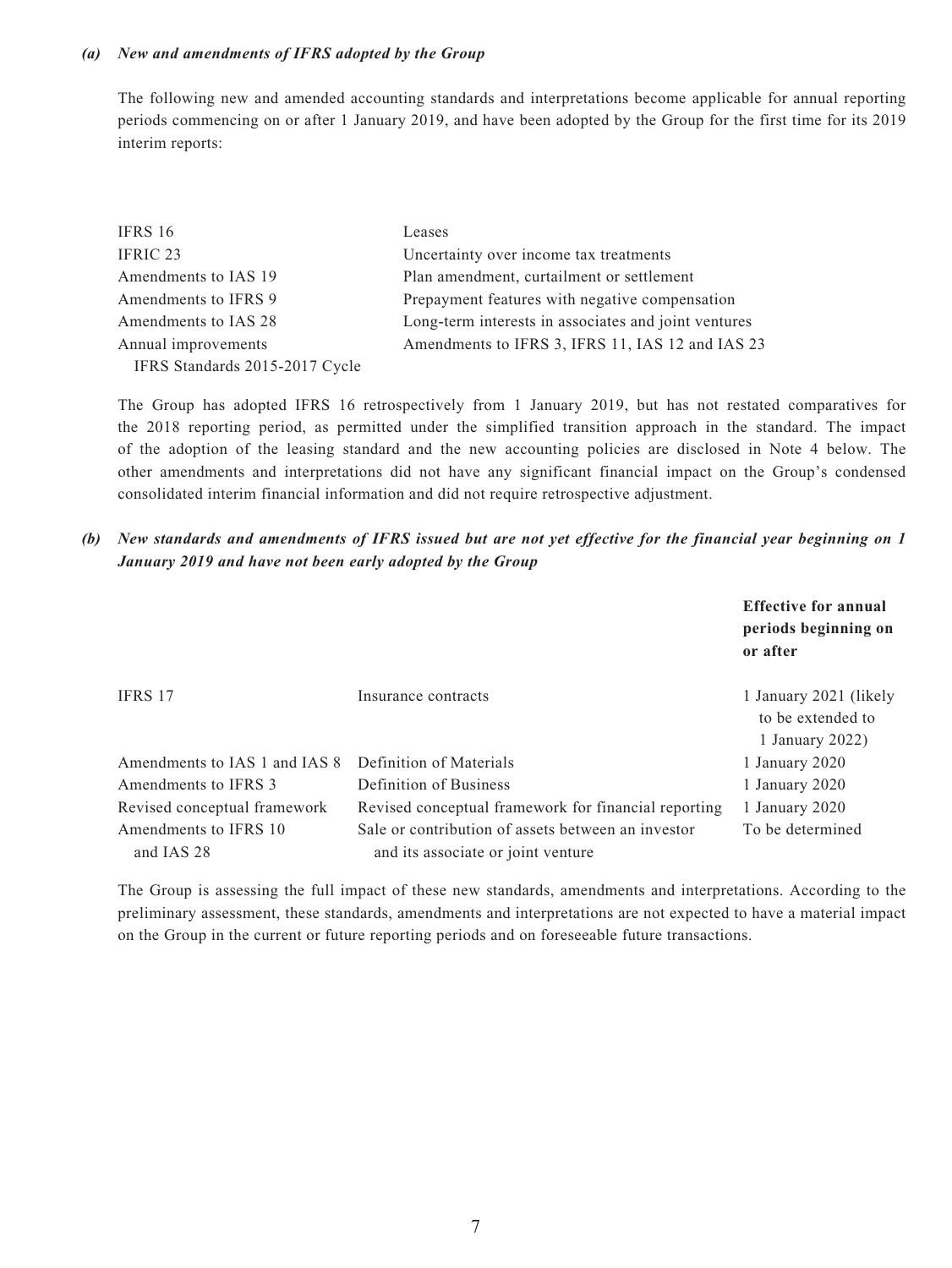#### **4 Changes in accounting policies**

This note explains the impact of the adoption of IFRS 16 "Leases" on the Group's condensed consolidated interim financial statements.

The Group has adopted IFRS 16 retrospectively from 1 January 2019, but has not restated comparatives for the 2018 reporting period, as permitted under the simplified transition approach in the standard. The reclassifications and the adjustments arising from the new leasing rules are therefore recognised in the opening balance sheet on 1 January 2019.

#### *(a) Adjustments recognised on adoption of IFRS 16*

On adoption of IFRS 16, the Group recognised lease liabilities in relation to leases which had previously been classified as 'operating leases' under the principles of IAS 17 Leases. These liabilities were measured at the present value of the remaining lease payments, discounted using the lessee's incremental borrowing rate as at 1 January 2019.

|                                                                                                                                                    | <b>RMB'000</b><br>(Unaudited) |
|----------------------------------------------------------------------------------------------------------------------------------------------------|-------------------------------|
| Operating lease commitments disclosed as at 31 December 2018                                                                                       | 2,557,271                     |
| Less: short-term leases recognised on a straight-line basis as expense                                                                             | (5,587)                       |
| Less: low-value leases recognised on a straight-line basis as expense                                                                              | (102)                         |
|                                                                                                                                                    | 2,551,582                     |
| Discounted using the lessee's incremental borrowing rate of at the date of initial application,<br>lease liability recognised as at 1 January 2019 | 2, 132, 268                   |
| Right-of use assets, including land use rights and favorable operating lease<br>reclassification recognised as at 1 January 2019                   | 2,014,378                     |

The associated right-of-use assets for property leases were measured on a retrospective basis as if the new rules had always been applied, adjusted by the amount of any prepaid or accrued lease payments relating to that lease recognised in the balance sheet as at 1 January 2019. There were no onerous lease contracts that would have required an adjustment to the right-of-use assets at the date of initial application.

The change in accounting policy affected the following items in the balance sheet on 1 January 2019:

|                                                                       | <b>Unaudited</b> |  |
|-----------------------------------------------------------------------|------------------|--|
|                                                                       | <b>RMB'000</b>   |  |
|                                                                       | Debit/(Credit)   |  |
| Right-of-use assets $-$ increase by                                   | 2,014,378        |  |
| Land use rights $-$ decrease by                                       | (44, 954)        |  |
| Favorable operating lease – decrease by                               | (6,372)          |  |
| Prepayments – decrease by                                             | (16, 832)        |  |
| Other non-current assets $-$ decrease by                              | (3,170)          |  |
| Other receivables – decrease by                                       | (70, 554)        |  |
| Trade and other payables – decrease by                                | 94,737           |  |
| Lease liabilities (current portion) – increase by                     | (307, 970)       |  |
| Lease liabilities (non-current portion) – increase by                 | (1,824,298)      |  |
| Deferred tax assets $-$ increase by                                   | 43,225           |  |
| The net impact on retained earnings on 1 January $2019$ – decrease by | 121,810          |  |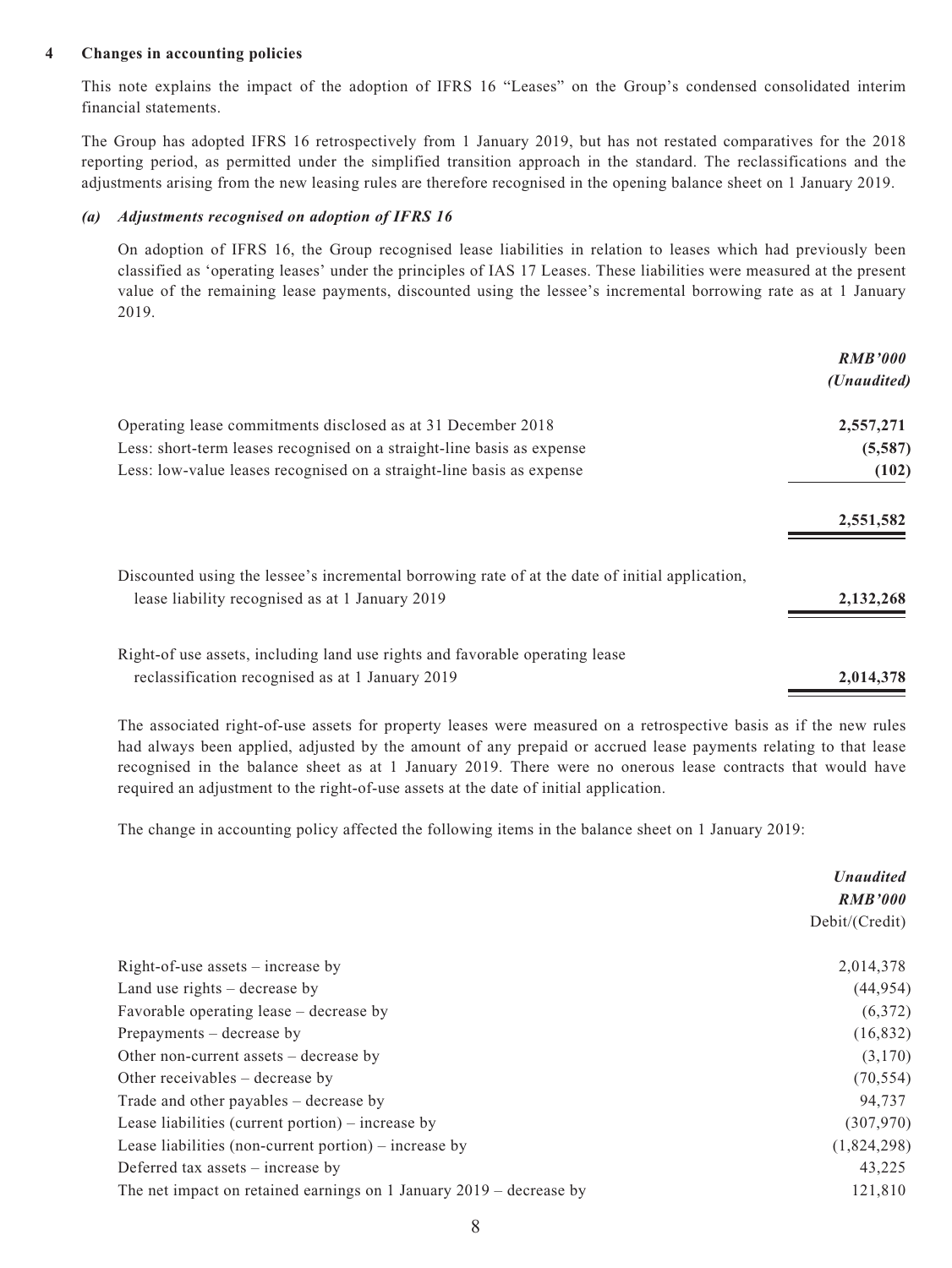#### *(i) Impact on segment disclosures and earnings per share*

Adjusted segment profit for the six-months ended 30 June 2019 as a result of the change in accounting policy was disclosed below:

|                  | Adjusted       |
|------------------|----------------|
|                  | segment profit |
|                  | RMB'000        |
|                  | (Unaudited)    |
| Hotel Management | (10)           |
| Hotel Operation  | (40,077)       |
|                  | (40,087)       |
|                  |                |

Earnings per share decreased by RMB0.03 per share for the six-months to 30 June 2019 as a result of the adoption of IFRS 16.

*(ii) Amounts recognised in the balance sheet*

|                           | 30 June 2019<br>RMB'000 | 1 January 2019<br>RMB'000 |
|---------------------------|-------------------------|---------------------------|
|                           | (Unaudited)             | (Unaudited)               |
| Right-of-use assets       |                         |                           |
| Properties                | 1,702,507               | 1,466,151                 |
| Equipment and others      | 451,860                 | 496,901                   |
| Land use rights           | 44,359                  | 44,954                    |
| Favorable operating lease | 5,706                   | 6,372                     |
|                           | 2,204,432               | 2,014,378                 |
| Lease liabilities         |                         |                           |
| Current                   | 330,780                 | 307,970                   |
| Non-current               | 2,007,842               | 1,824,298                 |
|                           | 2,338,622               | 2,132,268                 |
|                           |                         |                           |

Additions to the right-of-use assets during the six months ended 30 June 2019 were RMB334,187,000.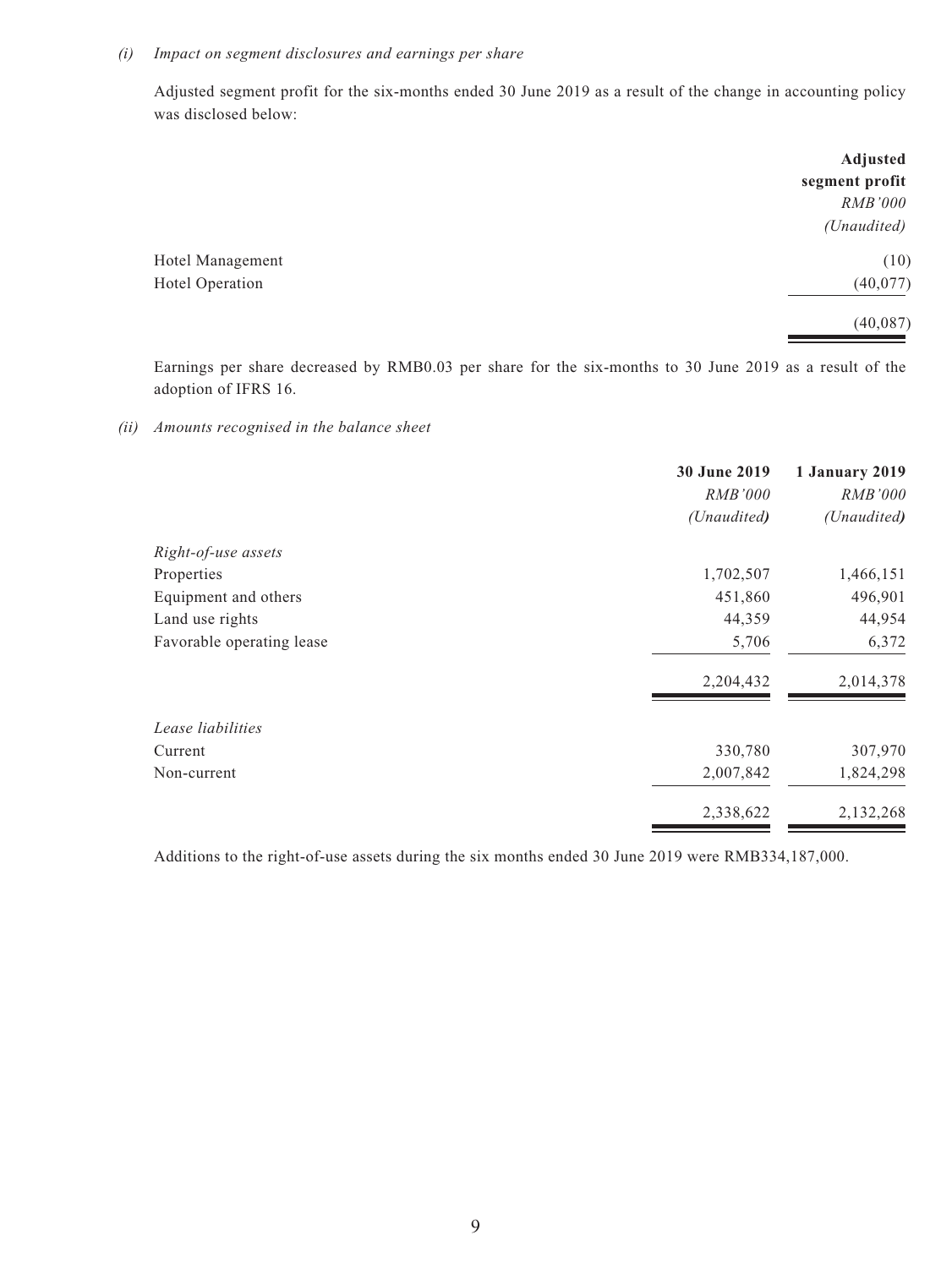|                                                            | For the six months ended 30 June |             |
|------------------------------------------------------------|----------------------------------|-------------|
|                                                            | 2019                             |             |
|                                                            | ( <i>Unaudited</i> )             | (Unaudited) |
|                                                            | <b>RMB'000</b>                   | RMB'000     |
| Amortisation/depreciation charge of right-of-use assets    | 144,133                          |             |
| Interest expense (included in finance cost)                | 52,962                           |             |
| Expense relating to short-term leases and low-value assets | 8,333                            |             |
| Expense relating to variable lease payments not included   |                                  |             |
| in lease liabilities                                       | 1,698                            |             |
| Total                                                      | 207,126                          |             |

The total cash outflow for leases, including short-term and low-value assets leases and variable lease payments for the six months ended 30 June 2019 was RMB184,346,000.

#### *(iv) Practical expedients applied*

In applying IFRS 16 for the first time, the Group has used the following practical expedients permitted by the standard:

- the use of a single discount rate to a portfolio of leases with reasonably similar characteristics;
- reliance on previous assessments on whether leases are onerous;
- the accounting for operating leases with a remaining lease term of less than 12 months as at 1 January 2019 as short-term leases;
- the exclusion of initial direct costs for the measurement of the right-of-use asset at the date of initial application, and;
- the use of hindsight in determining the lease term where the contract contains options to extend or terminate the lease.

The Group has also elected not to reassess whether a contract is, or contains a lease at the date of initial application. Instead, for contracts entered into before the transition date the Group relied on its assessment made applying IAS 17 and IFRIC 4 "Determining whether an Arrangement contains a Lease".

#### *(b) The Group's leasing activities and how these are accounted for*

The Group leases various land, buildings, equipment and vehicles. Rental contracts of are typically made for fixed periods but may have extension options as described below. Lease terms are negotiated on an individual basis and contain a wide range of different terms and conditions. The lease agreements do not impose any covenants, but leased assets may not be used as security for borrowing purposes.

Until the 2018 financial year, leases of land use rights, property, plant and equipment were all classified as operating leases. Payments made under operating leases were charged to profit or loss on a straight-line basis over the period of the lease.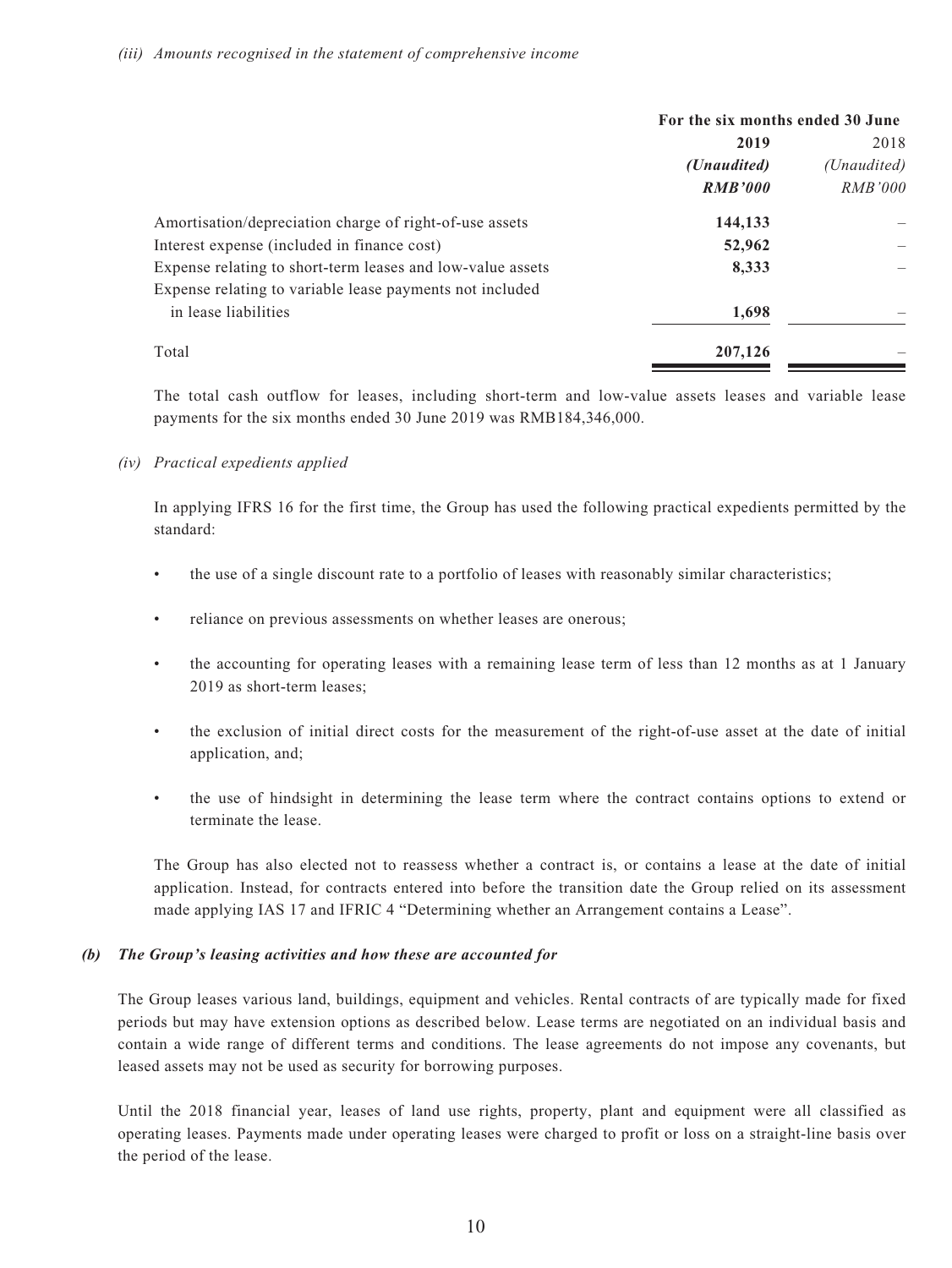From 1 January 2019, leases are recognised as a right-of-use asset and a corresponding liability at the date at which the leased asset is available for use by the Group. Each lease payment is allocated between the liability and finance cost. The finance cost is charged to profit or loss over the lease period so as to produce a constant periodic rate of interest on the remaining balance of the liability for each period. The right-of-use asset is depreciated over the shorter of the asset's useful life and the lease term on a straight-line basis.

Assets and liabilities arising from a lease are initially measured on a present value basis. Lease liabilities include the net present value of fixed payments (including in-substance fixed payments).

The lease payments are discounted using incremental borrowing rate of the Group, which the Group would have to pay to borrow the funds necessary to obtain an asset of similar value in a similar economic environment with similar terms and conditions.

Right-of-use assets are measured at cost comprising the following:

- the amount of the initial measurement of lease liability;
- any lease payments made at or before the commencement date;

Payments associated with short-term leases and leases of low-value assets are recognised on a straight-line basis as an expense in profit or loss. Short-term leases are leases with a lease term of 12 months or less. Low-value assets comprise IT-equipment and small items of office furniture.

Variable lease payment of land, properties, equipment and others, initially measured using the minimum fixed lease payment at the commencement date, will be revised based on the valuation result and actual performance result every year,, The Group reassesses the right-of-use assets and lease liabilities when the lease payment are revised.

Extension and termination options are included in a number of property and equipment leases across the Group. These terms are used to maximize operational flexibility in terms of managing contracts.

In determining the lease term, management considers all facts and circumstances that create an economic incentive to exercise an extension option. Extension options are only included in the lease term if the lease is reasonably certain to be extended.

#### **5 Estimates**

The preparation of condensed consolidated interim financial information requires management to make judgements, estimates and assumptions that affect the application of accounting policies and the reported amounts of assets and liabilities, income and expenses. Actual results may differ from these estimates.

In preparing these condensed consolidated interim financial information, the significant judgements made by management in applying the Group's accounting policies and the key sources of estimation uncertainty were the same as those that applied, as disclosed in Note 4 to the consolidated financial statements for the year ended 31 December 2018, except for the accounting policies and the key sources of estimation uncertainty related to IFRS 16.

#### **6 Segment information and revenue**

The chief operating decision-maker has been identified as the executive directors of the Company who review the Group's internal reporting in order to assess performance and allocate resources. The executive directors of the Company have determined the operating segments based on these reports.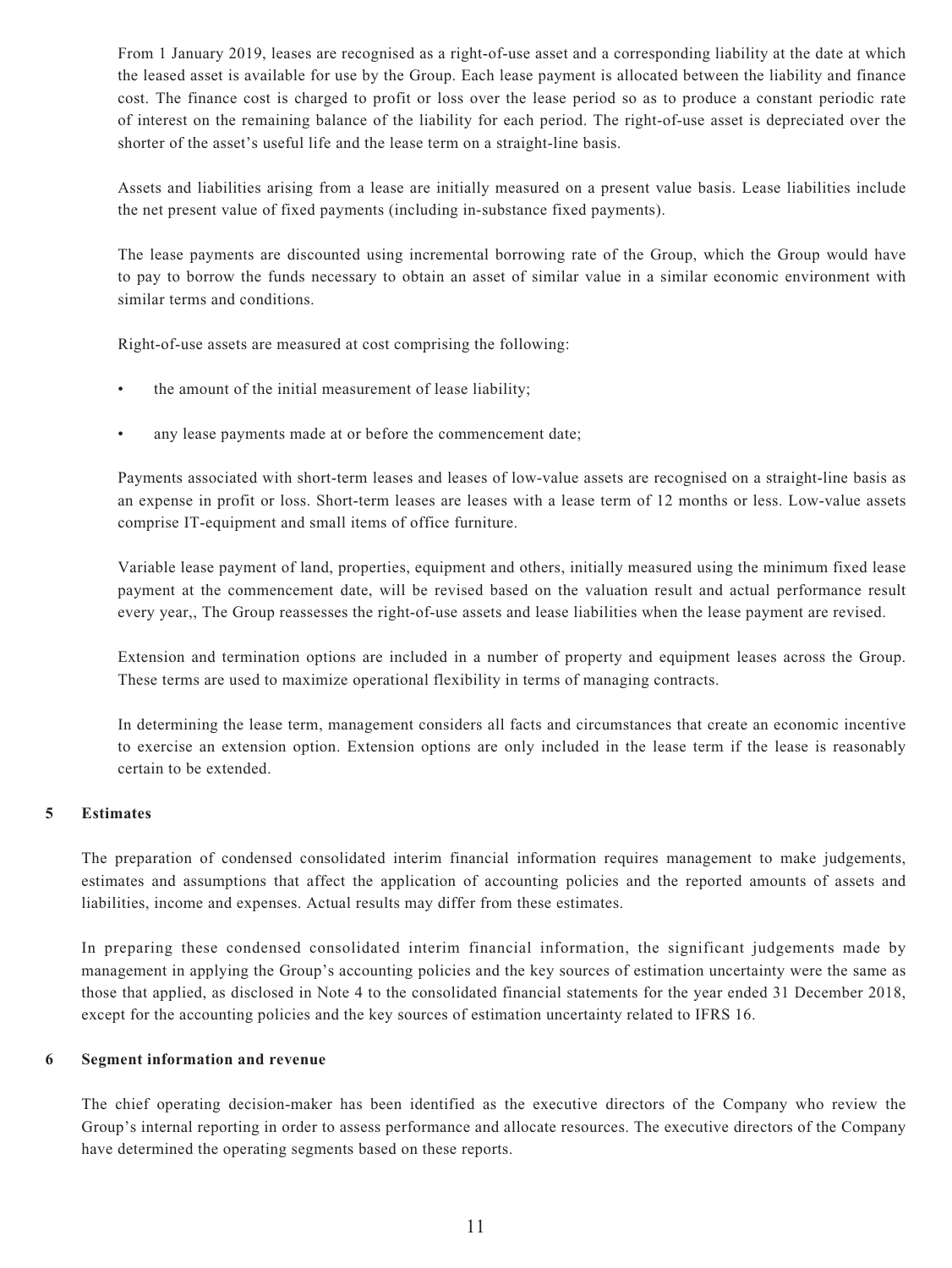As a result of this evaluation, the Group determined that it has the following operating segments:

- Hotel operation; and
- Hotel management.

Revenue from hotel operations primarily comprises revenues from providing rooms, food and beverage, sales of goods and products, providing room reservation services and other ancillary services.

Revenue from hotel management is derived from providing hotel management services.

The executive directors of the Company consider the business from a business perspective, and assesses the performance of the operating segments based on segment revenue and profit before income tax without allocation of finance income/ (costs), share of gains/losses of investments accounted for using equity method, other income and other gains.

There was no information on separate segment assets and segment liabilities provided to the executive directors of the Company, as they do not use such information to allocate resources to or evaluate the performance of the operating segments.

#### *(a) Segment revenue*

The revenue of the Group for the six months ended 30 June 2019 and 2018 is set out as follows:

|                                        | For the six months ended 30 June |             |
|----------------------------------------|----------------------------------|-------------|
|                                        | 2019                             | 2018        |
|                                        | (Unaudited)                      | (Unaudited) |
|                                        | <b>RMB'000</b>                   | RMB'000     |
| <b>Hotel operation</b>                 |                                  |             |
| Rooms                                  | 367,356                          | 336,507     |
| Food and beverage                      | 309,054                          | 326,014     |
| Ancillary services                     | 110,225                          | 80,161      |
| Rental income                          | 19,615                           | 17,955      |
| Subtotal of hotel operation            | 806,250                          | 760,637     |
| <b>Hotel Management</b>                | 98,999                           | 75,229      |
| <b>Total revenue</b>                   | 905,249                          | 835,866     |
| Revenue from contracts with customers: |                                  |             |
| - Recognised at a point of time        | 352,907                          | 349,765     |
| - Recognised over time                 | 532,727                          | 468,146     |
|                                        | 885,634                          | 817,911     |
| Revenue from other resources:          |                                  |             |
| - Rental income                        | 19,615                           | 17,955      |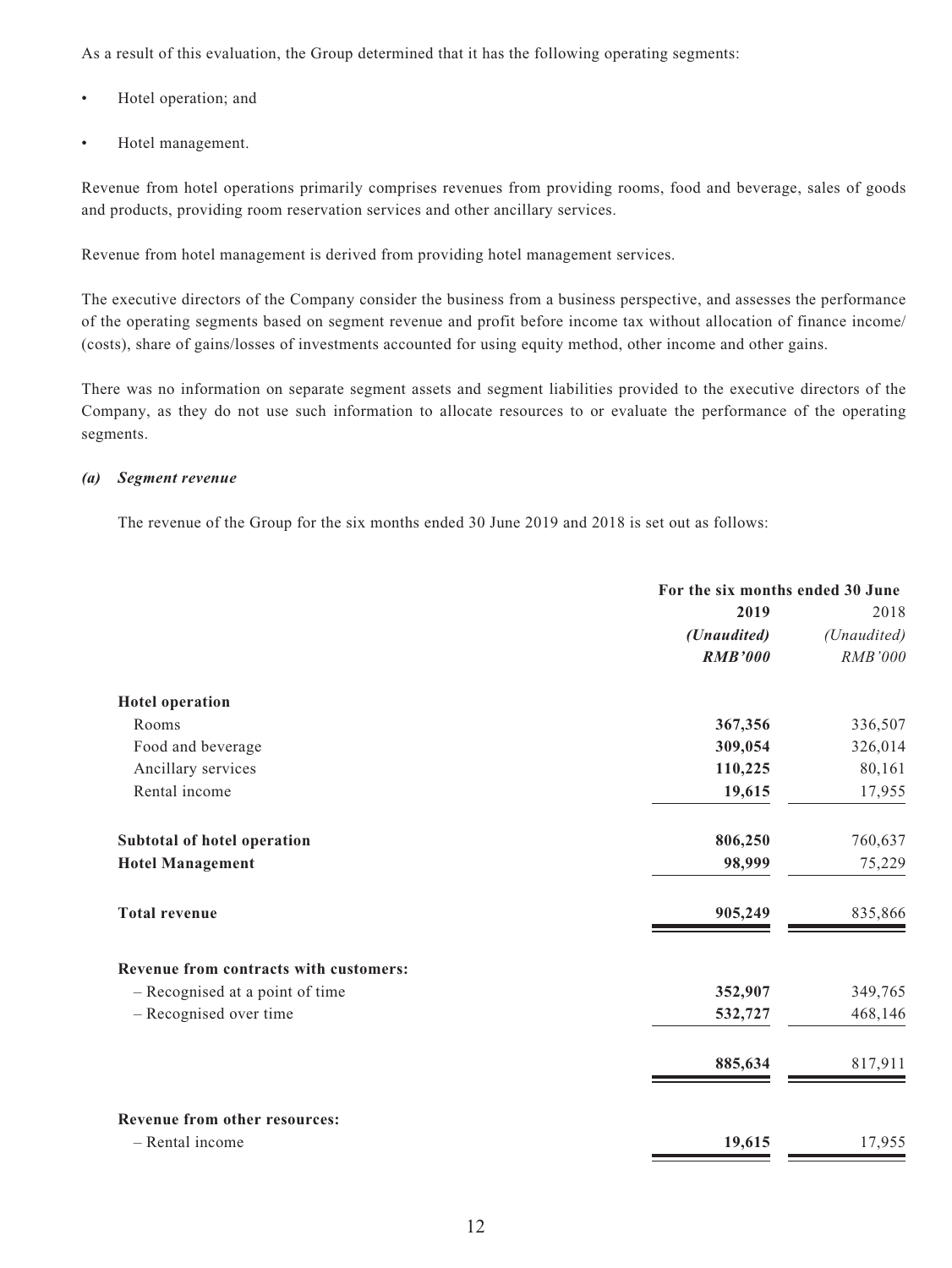#### *(b) Segment information*

The segment information provided to senior executive management for the business segments for the six-months ended 30 June 2019 and 2018 are as follows:

|                                                      | For the six months ended 30 June 2019 |                      |                |
|------------------------------------------------------|---------------------------------------|----------------------|----------------|
|                                                      | Hotel                                 | Hotel                |                |
| <b>Business segments</b>                             | operation                             | management           | <b>Total</b>   |
|                                                      | ( <i>Unaudited</i> )                  | ( <i>Unaudited</i> ) | (Unaudited)    |
|                                                      | <b>RMB'000</b>                        | <b>RMB'000</b>       | <b>RMB'000</b> |
| Revenue                                              |                                       |                      |                |
| Segment revenue                                      | 812,901                               | 106,270              | 919,171        |
| Inter-segment revenue                                | (6, 651)                              | (7,271)              | (13, 922)      |
| Segment revenue from external customers              | 806,250                               | 98,999               | 905,249        |
| Cost of sales                                        | (642, 185)                            | (19, 486)            | (661, 671)     |
| Selling and marketing expenses                       | (32,101)                              | (12, 013)            | (44, 114)      |
| Administrative expenses                              | (51, 565)                             | (30,983)             | (82, 548)      |
| Net impairment (losses)/reversal on financial assets | (4,646)                               | 1,620                | (3,026)        |
| <b>Segment profit</b>                                | 75,753                                | 38,137               | 113,890        |

|                                                      | For the six months ended 30 June 2018 |             |                |  |
|------------------------------------------------------|---------------------------------------|-------------|----------------|--|
|                                                      | Hotel                                 | Hotel       |                |  |
|                                                      | operation                             | management  | Total          |  |
| <b>Business segments</b>                             | (Unaudited)                           | (Unaudited) | (Unaudited)    |  |
|                                                      | <b>RMB'000</b>                        | RMB'000     | <b>RMB'000</b> |  |
| Revenue                                              |                                       |             |                |  |
| Segment revenue                                      | 767,761                               | 80,050      | 847,811        |  |
| Inter-segment revenue                                | (7, 124)                              | (4,821)     | (11, 945)      |  |
| Segment revenue from external Customers              | 760,637                               | 75,229      | 835,866        |  |
| Cost of sales                                        | (641, 881)                            | (4, 466)    | (646, 347)     |  |
| Selling and marketing expenses                       | (30, 726)                             | (6,623)     | (37, 349)      |  |
| Administrative expenses                              | (47, 495)                             | (26, 355)   | (73, 850)      |  |
| Net impairment (losses)/reversal on financial assets | (2,844)                               | 2,071       | (773)          |  |
| <b>Segment profit</b>                                | 37,691                                | 39,856      | 77,547         |  |

Sales between segments are carried out at arm's length and are eliminated on consolidation. The amounts provided to the executive directors of the Company with respect to segment revenue are measured in a manner consistent with that of the financial statements.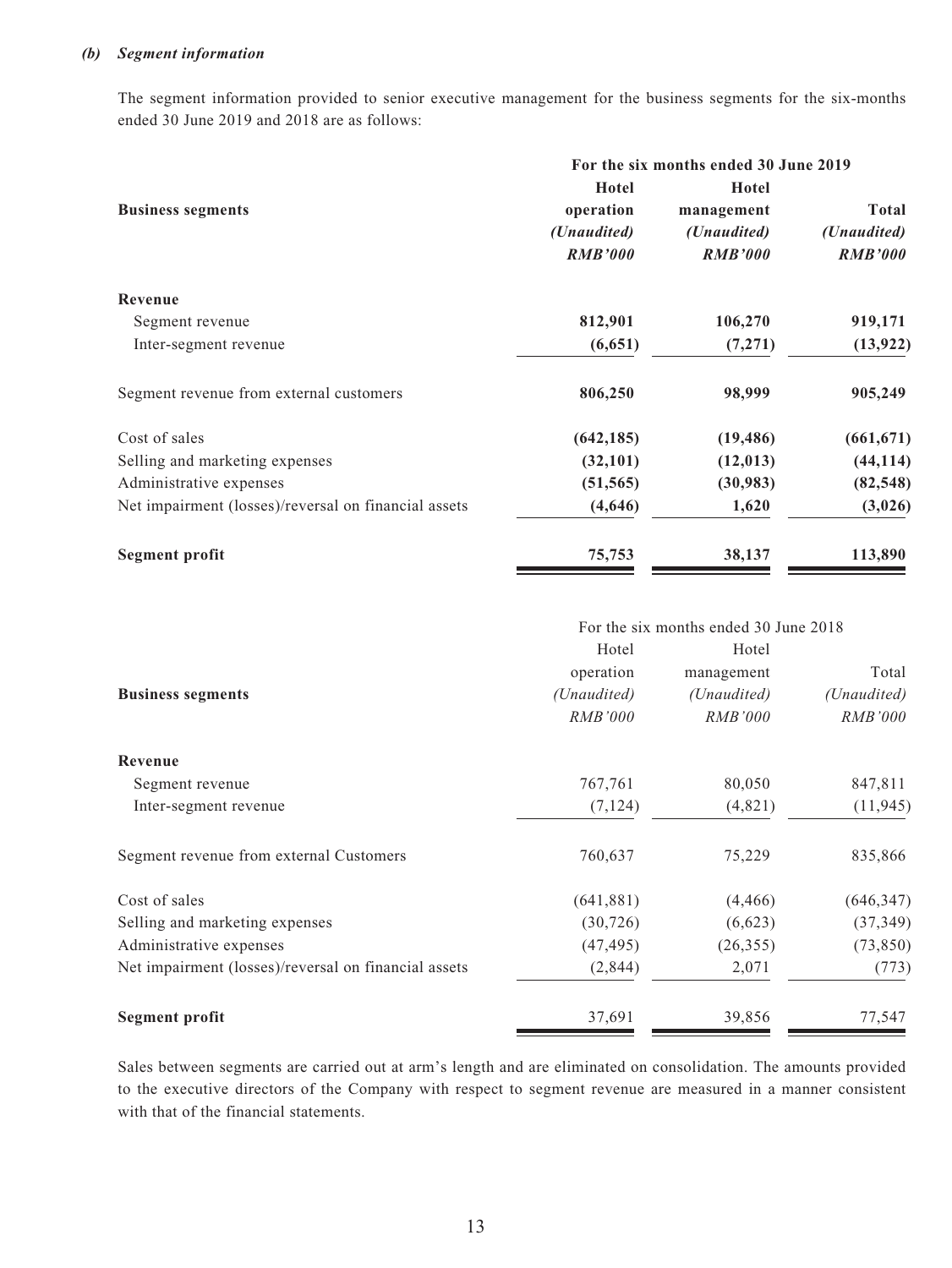### **7 Operating profit**

The following items have been charged/(credited) to the operating profit during the six months ended 30 June 2019 and 2018:

|                                                                 | For the six months ended 30 June |                |
|-----------------------------------------------------------------|----------------------------------|----------------|
|                                                                 | 2019                             |                |
|                                                                 | ( <i>Unaudited</i> )             | (Unaudited)    |
|                                                                 | <b>RMB'000</b>                   | <i>RMB'000</i> |
| Amortisation/depreciation of right-of-use assets (Note 4)       | 144,133                          |                |
| Depreciation of property, plant and equipment (Note 12)         | 33,195                           | 26,741         |
| Operating lease expenses                                        | 10,031                           | 190,755        |
| Amortisation of intangible assets (Note 12)                     | 2,552                            | 2,875          |
| Net impairment losses on financial assets <i>(Note 13)</i>      | 3,026                            | 773            |
| Amortisation of land use rights (Note 12)                       |                                  | 595            |
| Depreciation of investment properties (Note 12)                 | 7                                | 7              |
| Net losses/(gains) on disposal of property, plant and equipment | 31                               | (226)          |

#### **8 Finance costs – net**

|                                              | For the six months ended 30 June |                |
|----------------------------------------------|----------------------------------|----------------|
|                                              | 2019                             |                |
|                                              | (Unaudited)                      | (Unaudited)    |
|                                              | <b>RMB'000</b>                   | <b>RMB'000</b> |
| Finance income                               |                                  |                |
| - Interest income derived from bank deposits | 14,014                           | 4,616          |
| - Foreign exchange gains                     | 4,833                            |                |
|                                              | 18,847                           | 4,616          |
| <b>Finance costs</b>                         |                                  |                |
| - Interest expenses on bank borrowings       | (3,173)                          | (4,800)        |
| - Finance expense of leasing liabilities     | (52, 962)                        |                |
|                                              | (56, 135)                        | (4,800)        |
| Finance costs – net                          | (37, 288)                        | (184)          |

#### **9 Income tax expense**

|                             | For the six months ended 30 June |                |
|-----------------------------|----------------------------------|----------------|
|                             | 2019                             |                |
|                             | ( <i>Unaudited</i> )             | (Unaudited)    |
|                             | <b>RMB'000</b>                   | <i>RMB'000</i> |
| Current income tax expense  | 18,051                           | 27,423         |
| Deferred income tax expense | (1,667)                          | (2,870)        |
| Income tax expenses         | 16,384                           | 24,553         |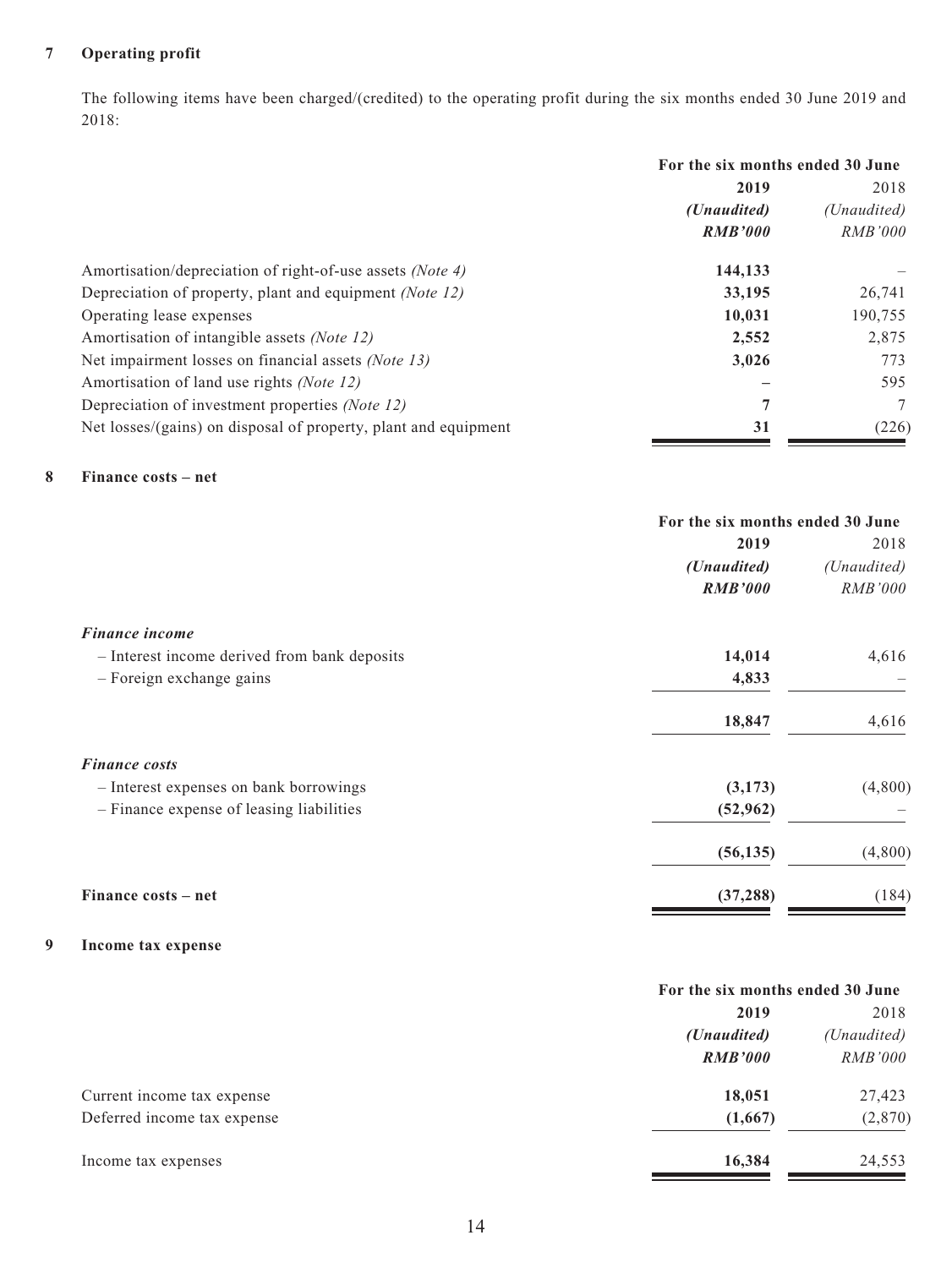#### *(a) PRC corporate income tax*

Enterprises incorporated in the PRC are subject to income tax rates of 25%. The income tax provision of the Group has been calculated at the applicable tax rate on the estimated assessable profits for the six-months ended 30 June 2019 and 2018 based on existing legislations, interpretations and practices.

Income tax expense is recognised based on management's best estimate of the weighted average effective annual income tax rate expected for the full financial year. The estimated average annual tax rate used for the six months ended 30 June 2019 is 17% (for the six months ended 30 June 2018 is 24%).

#### **10 Earnings per share**

Basic earnings per share is calculated by dividing the profit attributable to the owners of the Company by the weighted average number of shares in issue or deemed to be in issue during the period. Diluted earnings per share is calculated by adjusting the weighted average number of shares outstanding to assume conversion of all dilutive potential shares. The diluted earnings per share for the six-months ended 30 June 2018 and 2019 are the same as the basic earnings per share as there is no dilutive potential share during the half-year.

|                                                               | For the six months ended 30 June |                |
|---------------------------------------------------------------|----------------------------------|----------------|
|                                                               | 2019                             | 2018           |
|                                                               | ( <i>Unaudited</i> )             | (Unaudited)    |
|                                                               | <b>RMB'000</b>                   | <i>RMB'000</i> |
| Profit attributable to owners of the Company (in RMB'000)     | 81,192                           | 78,653         |
| Weighted average number of ordinary shares in issue or deemed |                                  |                |
| to be in issue (in '000 shares)                               | 253,315                          | 210,000        |
| Basic earnings per share (in RMB per share)                   | 0.32                             | 0.37           |

#### **11 Dividends**

On 15 June 2018, a final dividend of RMB41,238,000 was declared to all shareholders of the Company, which was fully paid out in July and August.

On 25 March 2019, the Board recommended a final dividend of RMB0.36 each share (before tax) for the year ended 31 December 2018, amounting to a total amount of RMB100.8 million calculated based on the total number of shares in issue of 280,000,000. On 20 June 2019, the distribution of the final dividend had been approved by the shareholders at the annual general meeting and had been paid in July 2019.

The Board has not recommended the payment of any interim dividend for the six months ended 30 June 2019.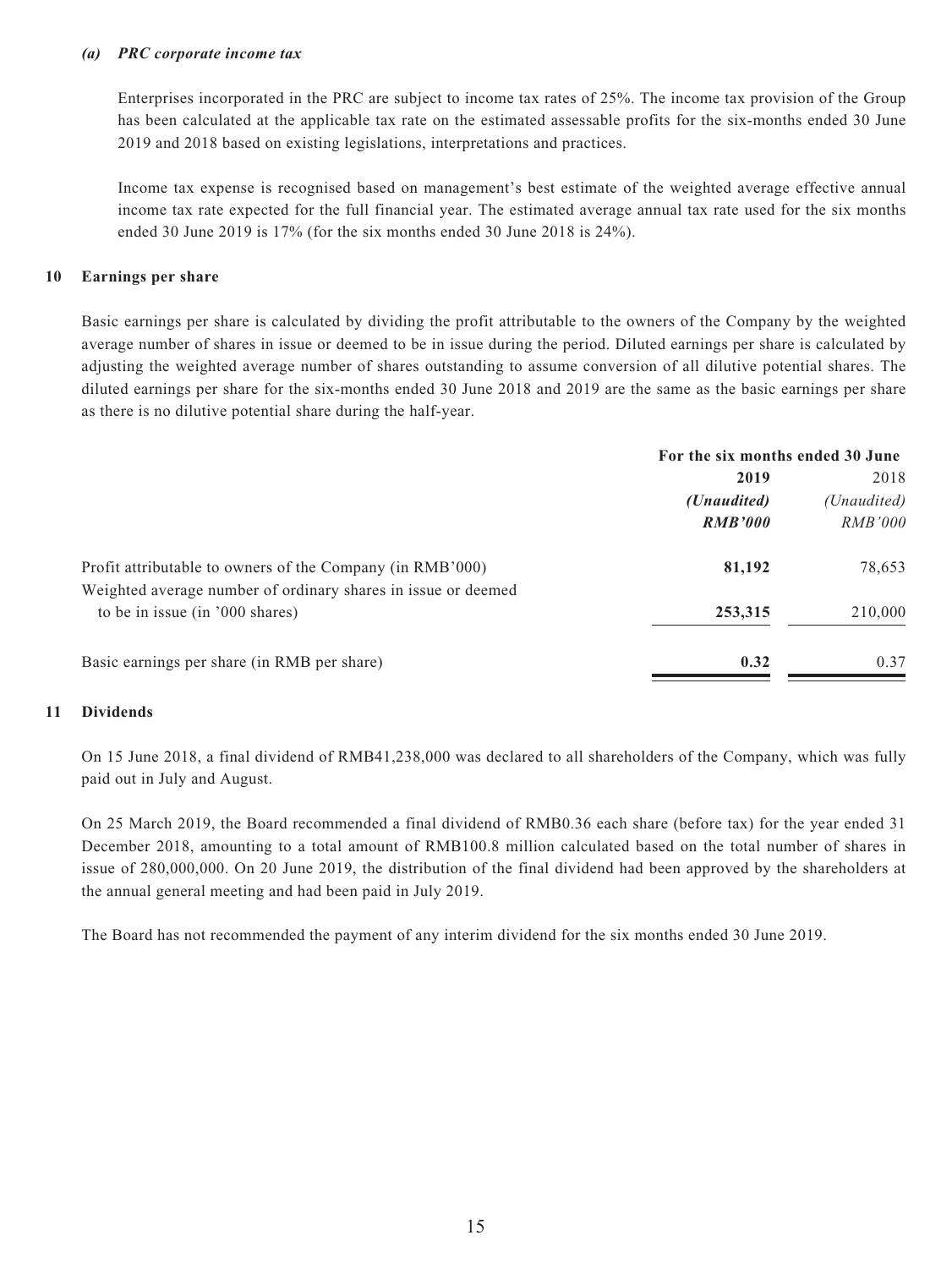### **12 Property, plant and equipment, investment properties, land use rights and intangible assets**

|                                                   | Property,<br>plant and<br>equipment<br>RMB'000 | Investment<br>properties<br><b>RMB'000</b> | Land use<br>rights<br>RMB'000 | Intangible<br>assets<br><b>RMB'000</b> |
|---------------------------------------------------|------------------------------------------------|--------------------------------------------|-------------------------------|----------------------------------------|
| As at 1 January 2018 (audited)                    |                                                |                                            |                               |                                        |
| Cost                                              | 705,312                                        | 1,000                                      | 48,768                        | 49,346                                 |
| Accumulated depreciation/amortisation             | (297, 259)                                     | (75)                                       | (2,626)                       | (34,309)                               |
| Net book amount                                   | 408,053                                        | 925                                        | 46,142                        | 15,037                                 |
| For the six-months ended 30 June 2018 (unaudited) |                                                |                                            |                               |                                        |
| Opening net book amount                           | 408,053                                        | 925                                        | 46,142                        | 15,037                                 |
| Additions                                         | 120,315                                        |                                            |                               | 1,666                                  |
| Disposals                                         | (170)                                          |                                            |                               |                                        |
| Depreciation/amortisation charge (Note 7)         | (26, 741)                                      | (7)                                        | (595)                         | (2,875)                                |
| Disposal of subsidiaries                          | (32, 813)                                      |                                            |                               | (200)                                  |
| Closing net book amount                           | 468,644                                        | 918                                        | 45,547                        | 13,628                                 |
| As at 30 June 2018 (unaudited)                    |                                                |                                            |                               |                                        |
| Cost                                              | 775,406                                        | 1,000                                      | 48,768                        | 50,742                                 |
| Accumulated depreciation/amortisation             | (306, 762)                                     | (82)                                       | (3,221)                       | (37, 114)                              |
| Net book amount                                   | 468,644                                        | 918                                        | 45,547                        | 13,628                                 |
| As at 1 January 2019 (audited)                    |                                                |                                            |                               |                                        |
| Cost                                              | 918,222                                        | 1,000                                      | 48,768                        | 54,634                                 |
| Accumulated depreciation/amortisation             | (330, 466)                                     | (90)                                       | (3, 814)                      | (39, 730)                              |
| Net book amount                                   | 587,756                                        | 910                                        | 44,954                        | 14,904                                 |
| For the six-months ended 30 June 2019 (unaudited) |                                                |                                            |                               |                                        |
| Opening net book amount                           | 587,756                                        | 910                                        | 44,954                        | 14,904                                 |
| Transfer to right of use asset                    |                                                |                                            | (44, 954)                     | (6,372)                                |
| Additions                                         | 102,174                                        |                                            |                               | 1,207                                  |
| Acquisition of Subsidiary                         | 2                                              |                                            |                               |                                        |
| Disposals                                         | (144)                                          |                                            |                               |                                        |
| Depreciation/amortisation charge (Note 7)         | (33, 195)                                      | (7)                                        |                               | (2, 552)                               |
| Closing net book amount                           | 656,593                                        | 903                                        |                               | 7,187                                  |
| As at 30 June 2019 (unaudited)                    |                                                |                                            |                               |                                        |
| Cost                                              | 1,008,348                                      | 1,000                                      |                               | 37,078                                 |
| Accumulated depreciation/amortisation             | (351, 755)                                     | (97)                                       |                               | (29, 891)                              |
| Net book amount                                   | 656,593                                        | 903                                        |                               | 7,187                                  |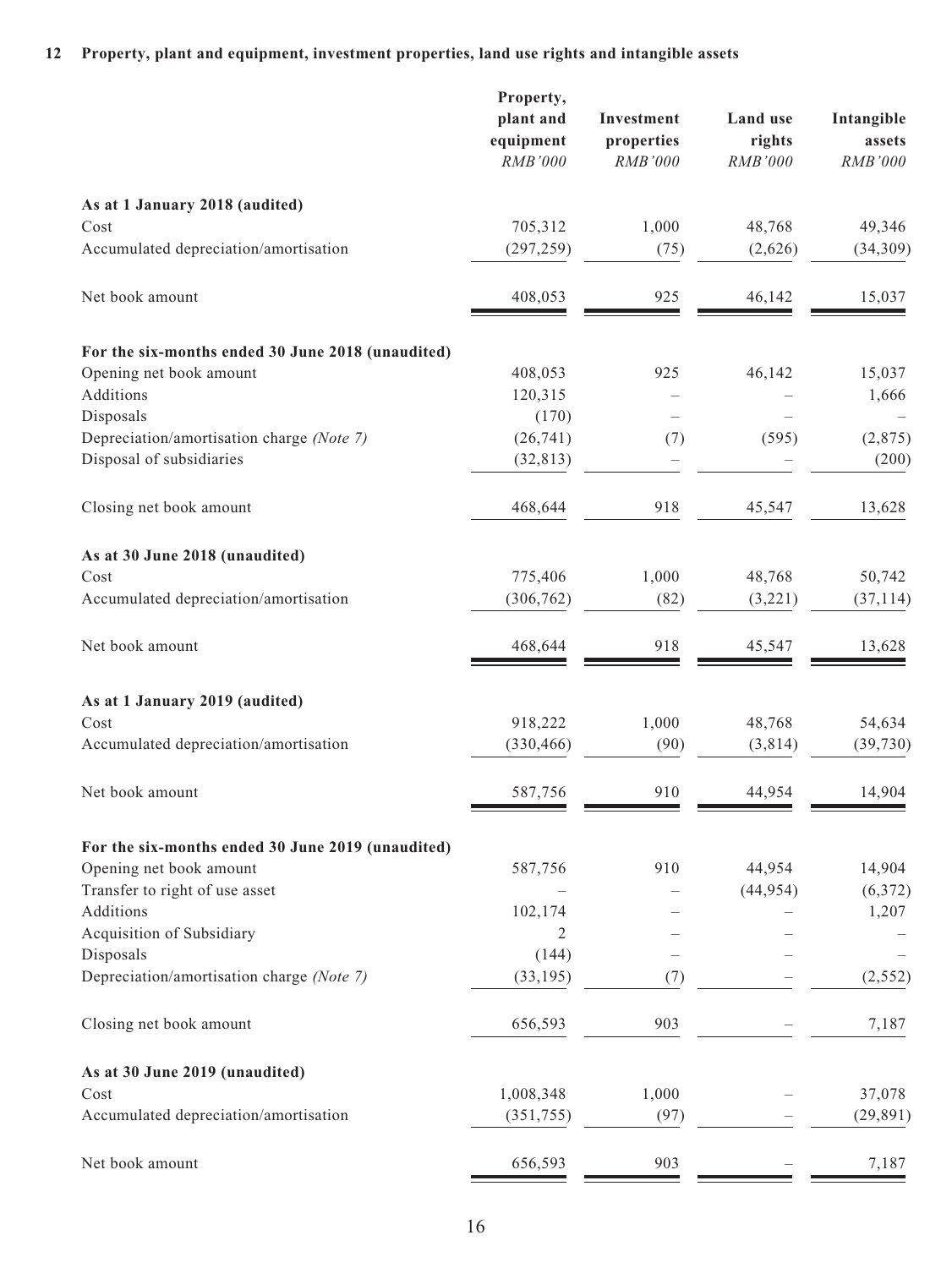#### **13 Trade, other receivables and prepayments**

|                                                | 30 June        | 31 December |
|------------------------------------------------|----------------|-------------|
|                                                | 2019           | 2018        |
|                                                | (Unaudited)    | (Audited)   |
|                                                | <b>RMB'000</b> | RMB'000     |
| Trade receivables due from third parties       | 100,982        | 70,762      |
| Trade receivables due from related parties     | 8,076          | 5,831       |
|                                                | 109,058        | 76,593      |
| Less: provision for impairment                 | (5, 189)       | (3,849)     |
| Trade receivables - net                        | 103,869        | 72,744      |
| Deposits to suppliers                          | 7,684          | 63,362      |
| Other receivables due from related parties     | 1,472          | 21,376      |
| VAT recoverable                                | 45,619         | 39,947      |
| Interest receivable                            | 8,943          | 590         |
| Others                                         | 16,150         | 16,609      |
|                                                | 79,868         | 141,884     |
| Less: provision for other receivables          | (5,302)        | (3,604)     |
| Other receivables - net                        | 74,566         | 138,280     |
| Prepayments                                    | 22,728         | 71,215      |
| Total trade, other receivables and prepayments | 201,163        | 282,239     |

#### *(a) Trade receivables*

As at 30 June 2019 and 31 December 2018, the fair values of the trade receivables of the Group approximate to their carrying amount and the carrying amounts of all the Group's trade receivables are denominated in RMB.

The Group allows a credit period of within 30-90 days to its customers. Aging analysis of trade receivables based on invoice date, before provision for impairment, were as follows:

|                       | 30 June              | 31 December    |
|-----------------------|----------------------|----------------|
|                       | 2019                 | 2018           |
|                       | ( <i>Unaudited</i> ) | (Audited)      |
|                       | <b>RMB'000</b>       | <i>RMB'000</i> |
| $-$ Up to 3 months    | 94,310               | 66,153         |
| $-3$ months to 1 year | 12,629               | 8,032          |
| $-1$ year to 2 years  | 994                  | 697            |
| $-2$ years to 3 years | 440                  | 1,320          |
| $-$ Over 3 years      | 685                  | 391            |
|                       | 109,058              | 76,593         |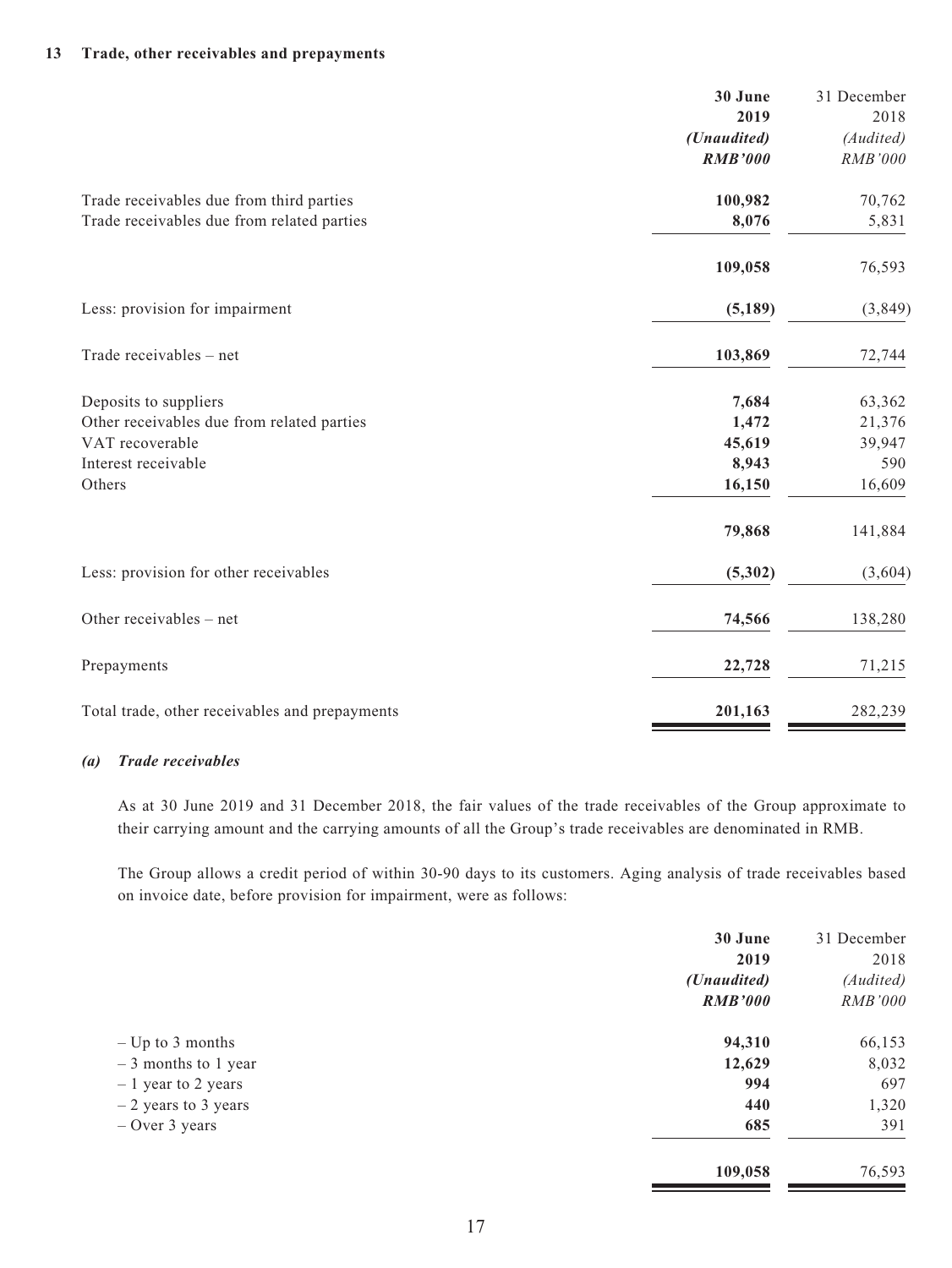Movements of the loss allowance of trade receivables that are assessed for impairment collectively are as follows:

|                         | For the six months ended 30 June |                     |
|-------------------------|----------------------------------|---------------------|
|                         | 2019                             | 2018<br>(Unaudited) |
|                         | (Unaudited)                      |                     |
|                         | <b>RMB'000</b>                   | <i>RMB'000</i>      |
| Beginning of the period | (3,849)                          | (5,223)             |
| (Additions)/reversal    | (1,340)                          | 2,011               |
| End of the period       | (5,189)                          | (3,212)             |

#### *(b) Other receivables*

Other receivables are measured at amortised costs. The receivables are mainly composed of the deposits to suppliers, VAT recoverable, interest receivables and receivables due from related parties which were considered to be low credit risk, and thus the impairment provision recognised for the six months ended 30 June 2019 and 2018 was limited to 12 months expected losses.

Movements of the loss allowance of other receivables are as follows:

|                             | For the six months ended 30 June |                |  |
|-----------------------------|----------------------------------|----------------|--|
|                             | 2019                             |                |  |
|                             | ( <i>Unaudited</i> )             | (Unaudited)    |  |
|                             | <b>RMB'000</b>                   | <i>RMB'000</i> |  |
| Beginning of the period     | (3,604)                          | (4,501)        |  |
| Additions                   | (1,686)                          | (2,784)        |  |
| Write-off                   |                                  | 37             |  |
| Acquisition of a subsidiary | (12)                             |                |  |
| End of the period           | (5,302)                          | (7, 248)       |  |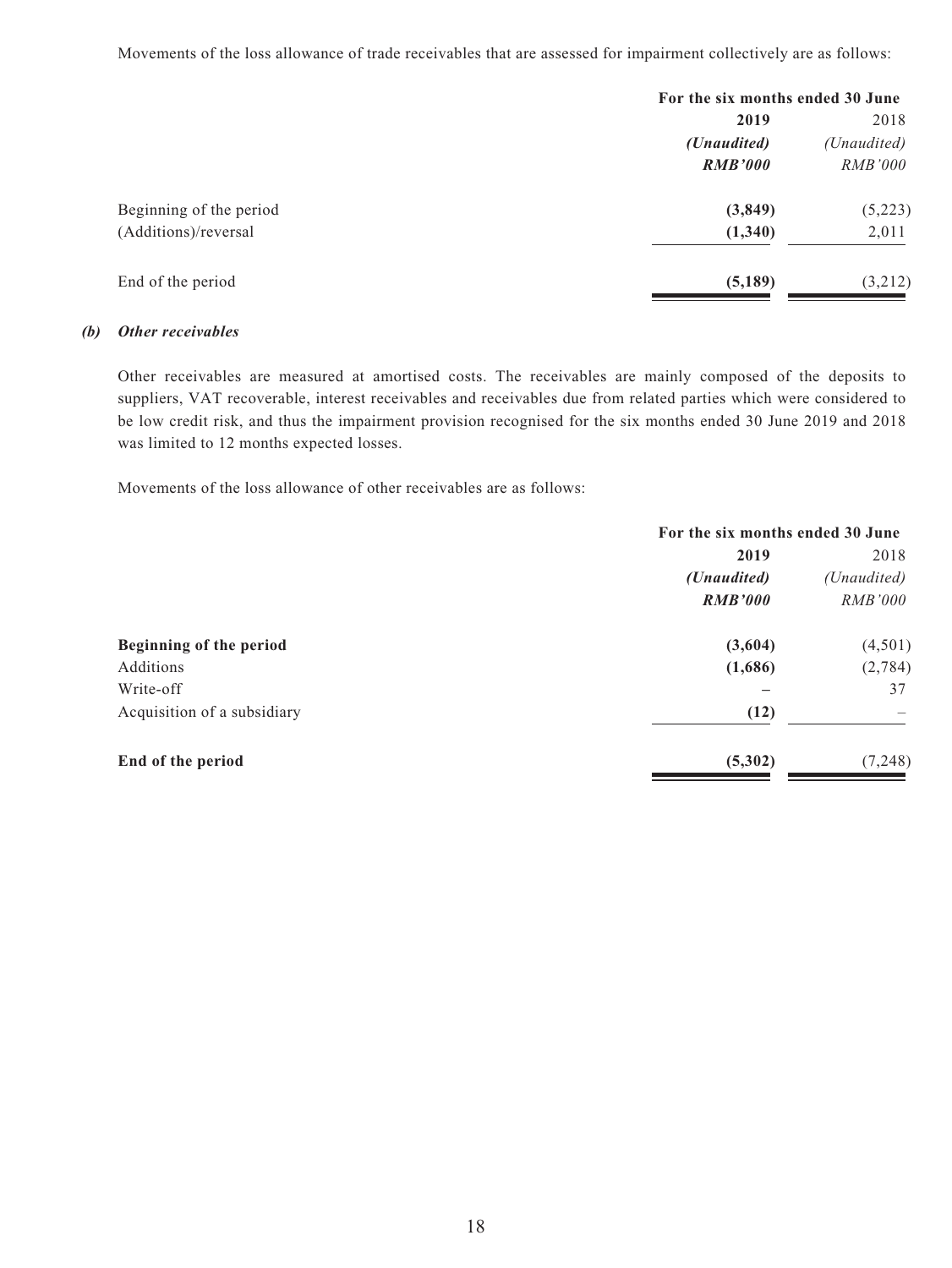|                                                        | 30 June<br>2019 | 31 December<br>2018 |
|--------------------------------------------------------|-----------------|---------------------|
|                                                        | (Unaudited)     | (Audited)           |
|                                                        | <b>RMB'000</b>  | RMB'000             |
| Trade payables:                                        |                 |                     |
| $-$ Due to third parties                               | 108,778         | 178,715             |
| - Due to related parties                               | 2,376           | 22,709              |
|                                                        | 111,154         | 201,424             |
| Other payables due to related parties                  | 10,333          | 10,945              |
| Payables for purchase of property, plant and equipment | 68,627          | 73,318              |
| Customers' deposits                                    | 34,766          | 37,025              |
| Accrued expenses                                       | 32,282          | 33,506              |
| Staff salaries and welfare payables                    | 62,672          | 82,972              |
| Dividend payables                                      | 100,800         |                     |
| Accrued taxes other than income tax                    | 3,903           | 3,744               |
| Interest payables                                      |                 | 147                 |
|                                                        | 424,537         | 443,081             |

As at 30 June 2019 and 31 December 2018, all trade and other payables of the Group were non-interest bearing. Their fair values approximate to their carrying amounts.

As at 30 June 2019 and 31 December 2018, trade and other payables were all denominated in RMB.

As at 30 June 2019 and 31 December 2018, the aging analysis of the trade payables of the Group based on invoice date were as follows:

|                       | 30 June        | 31 December |
|-----------------------|----------------|-------------|
|                       | 2019           | 2018        |
|                       | (Unaudited)    | (Audited)   |
|                       | <b>RMB'000</b> | RMB'000     |
| - Within 1 year       | 107,420        | 195,887     |
| $-1$ year to 2 years  | 1,755          | 3,446       |
| $-2$ years to 3 years | 1,107          | 1,396       |
| $-$ Over 3 years      | 872            | 695         |
|                       | 111,154        | 201,424     |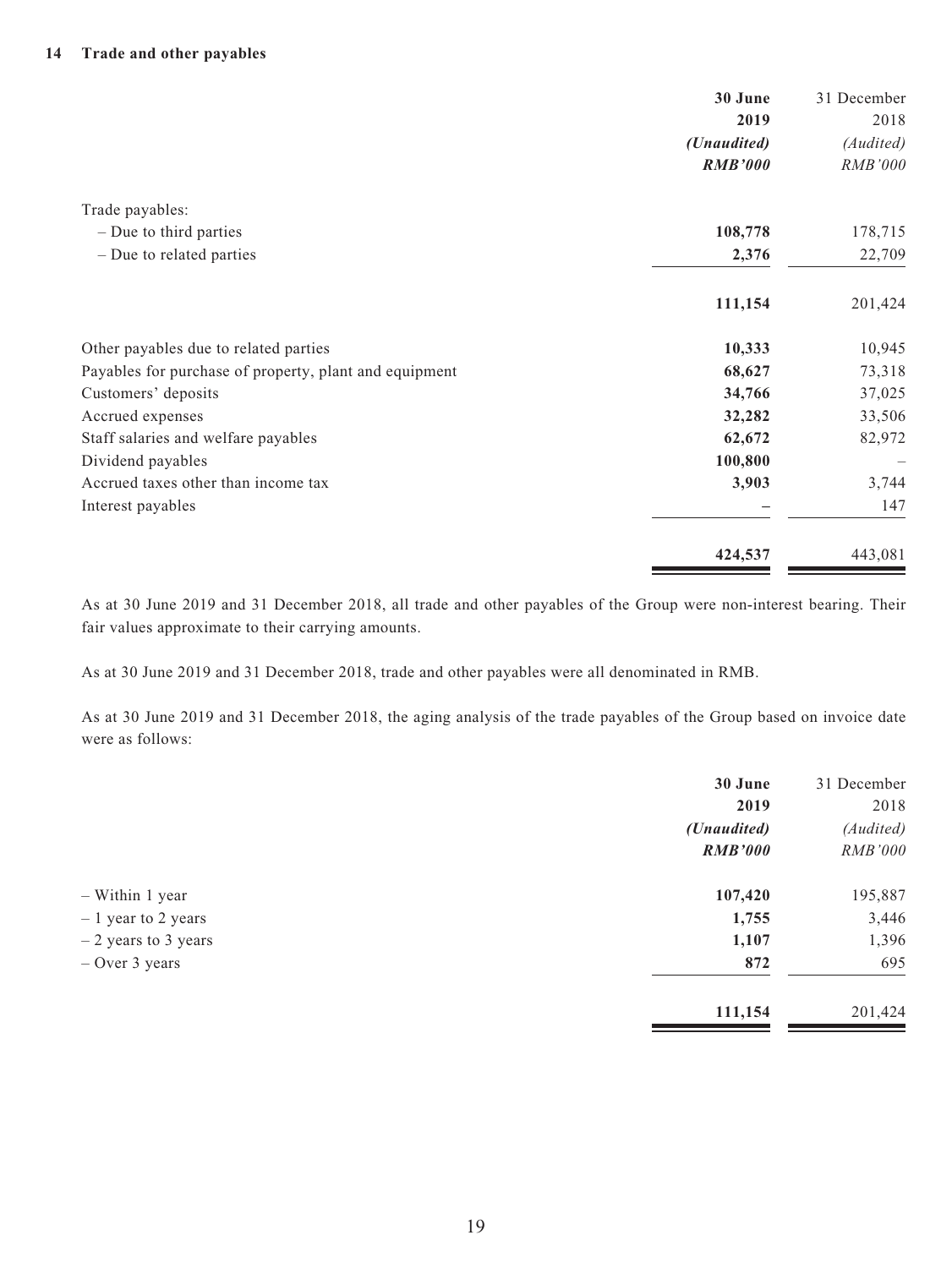|                                                       | 30 June        | 31 December |
|-------------------------------------------------------|----------------|-------------|
|                                                       | 2019           | 2018        |
|                                                       | (Unaudited)    | (Audited)   |
|                                                       | <b>RMB'000</b> | RMB'000     |
| Non-current                                           |                |             |
| Bank borrowings - unsecured                           |                | 100,000     |
| Bank borrowings – secured and guaranteed (a)          |                | 85,000      |
|                                                       |                | 185,000     |
| Current                                               |                |             |
| Bank borrowings $-$ secured (a)                       |                | 500         |
| Current portion of long-term borrowings – secured (a) |                | 5,000       |
|                                                       |                | 5,500       |

The carrying amounts of the Group's borrowings are all denominated in RMB.

Movements in borrowings are analysed as follows:

|                             | For the six months ended 30 June |                |  |
|-----------------------------|----------------------------------|----------------|--|
|                             | 2019                             | 2018           |  |
|                             | ( <i>Unaudited</i> )             | (Unaudited)    |  |
|                             | <b>RMB'000</b>                   | <i>RMB'000</i> |  |
| Beginning of the period     | 190,500                          | 165,000        |  |
| Addition of bank borrowings |                                  | 35,000         |  |
| Repayment of borrowings     | (190, 500)                       | (5,000)        |  |
| End of the period           |                                  | 195,000        |  |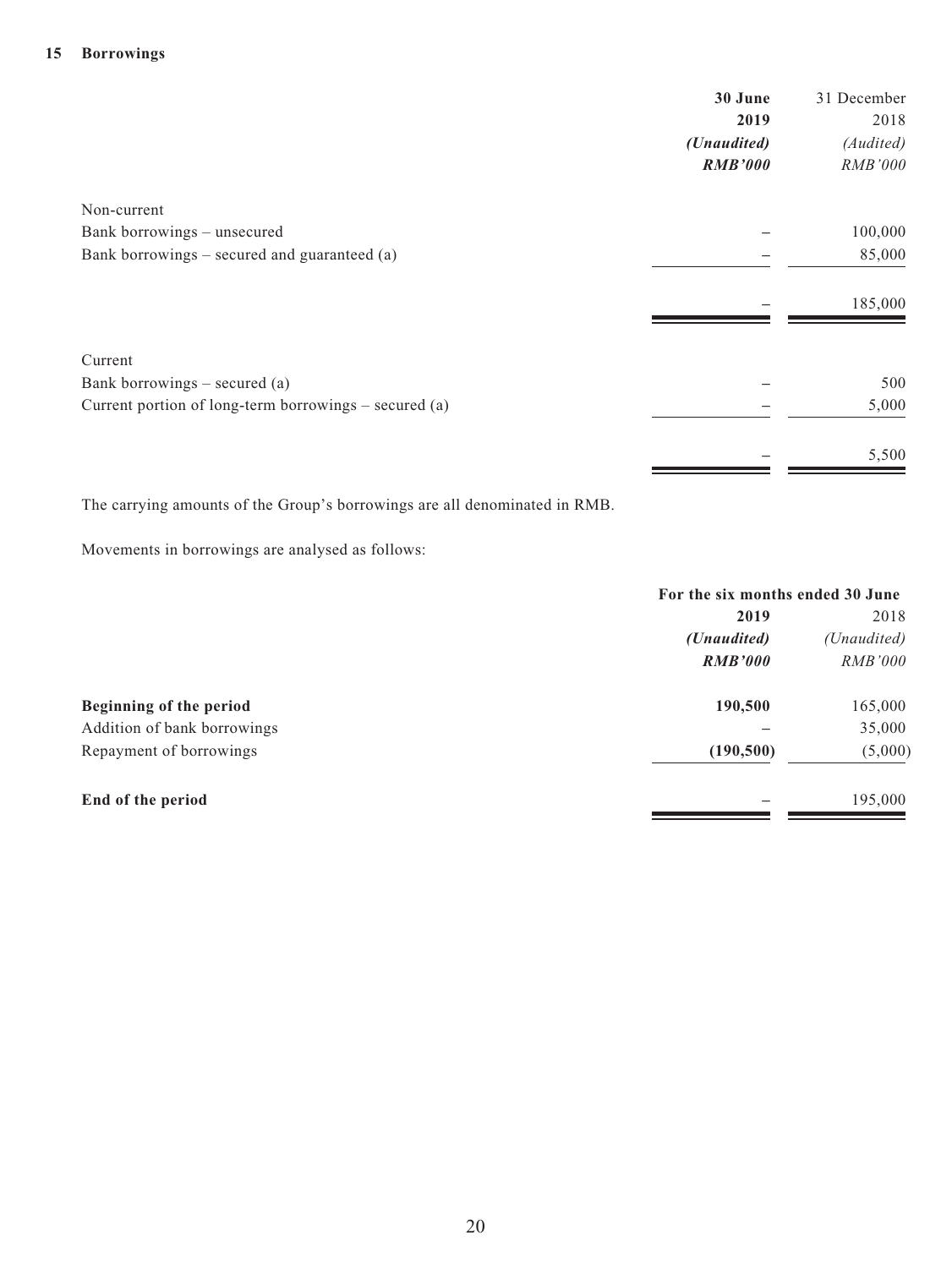# **ACCOUNTING IMPLICATIONS OF OUR ADOPTION OF INTERNATIONAL FINANCIAL REPORTING STANDARDS 16 – LEASES**

The Group has applied International Financial Reporting Standards 16 – Leases ("**IFRS 16**") retrospectively from 1 January 2019, but has not restated comparatives for the 2018 reporting period as permitted under the simplified transition approach in the standard. The reclassifications and the adjustments arising from the adoption of IFRS 16 are therefore recognised in the opening balance sheet on 1 January 2019.

For further details, please refer to Note 4 titled "Changes in accounting policies" to the Condensed Consolidated Interim Financial Information in this announcement.

# **FINANCIAL HIGHLIGHTS**

A comparison of results reflecting the adoption of IFRS16 on the results for the six months ended 30 June 2019:

|                                                             | For the six months ended 30 June |                |  |
|-------------------------------------------------------------|----------------------------------|----------------|--|
|                                                             | 2019                             | 2018           |  |
|                                                             | ( <i>Unaudited</i> )             | (Unaudited)    |  |
|                                                             | <b>RMB'000</b>                   | <b>RMB'000</b> |  |
| Key Items from Interim Condensed Consolidated Statement of  |                                  |                |  |
| <b>Comprehensive Income</b>                                 |                                  |                |  |
| Revenue                                                     | 905,249                          | 835,866        |  |
| Gross profit                                                | 243,578                          | 189,519        |  |
| Net profit                                                  | 80,925                           | 79,818         |  |
| Profit attributable to owners of the Company                | 81,192                           | 78,653         |  |
| Basic/diluted earnings per share attributable to owners of  |                                  |                |  |
| the Company (in RMB)                                        | 0.32                             | 0.37           |  |
|                                                             | As at                            | As at          |  |
|                                                             | 30 June                          | 31 December    |  |
|                                                             | 2019                             | 2018           |  |
|                                                             | (Unaudited)                      | (Audited)      |  |
|                                                             | (RMB'000)                        | (RMB'000)      |  |
| Key Items from Interim Condensed Consolidated Balance Sheet |                                  |                |  |
| Total assets                                                | 4,475,803                        | 1,546,845      |  |
| Total liabilities                                           | 3,005,637                        | 872,900        |  |
| Total equity attributable to owners of the Company          | 1,458,351                        | 663,848        |  |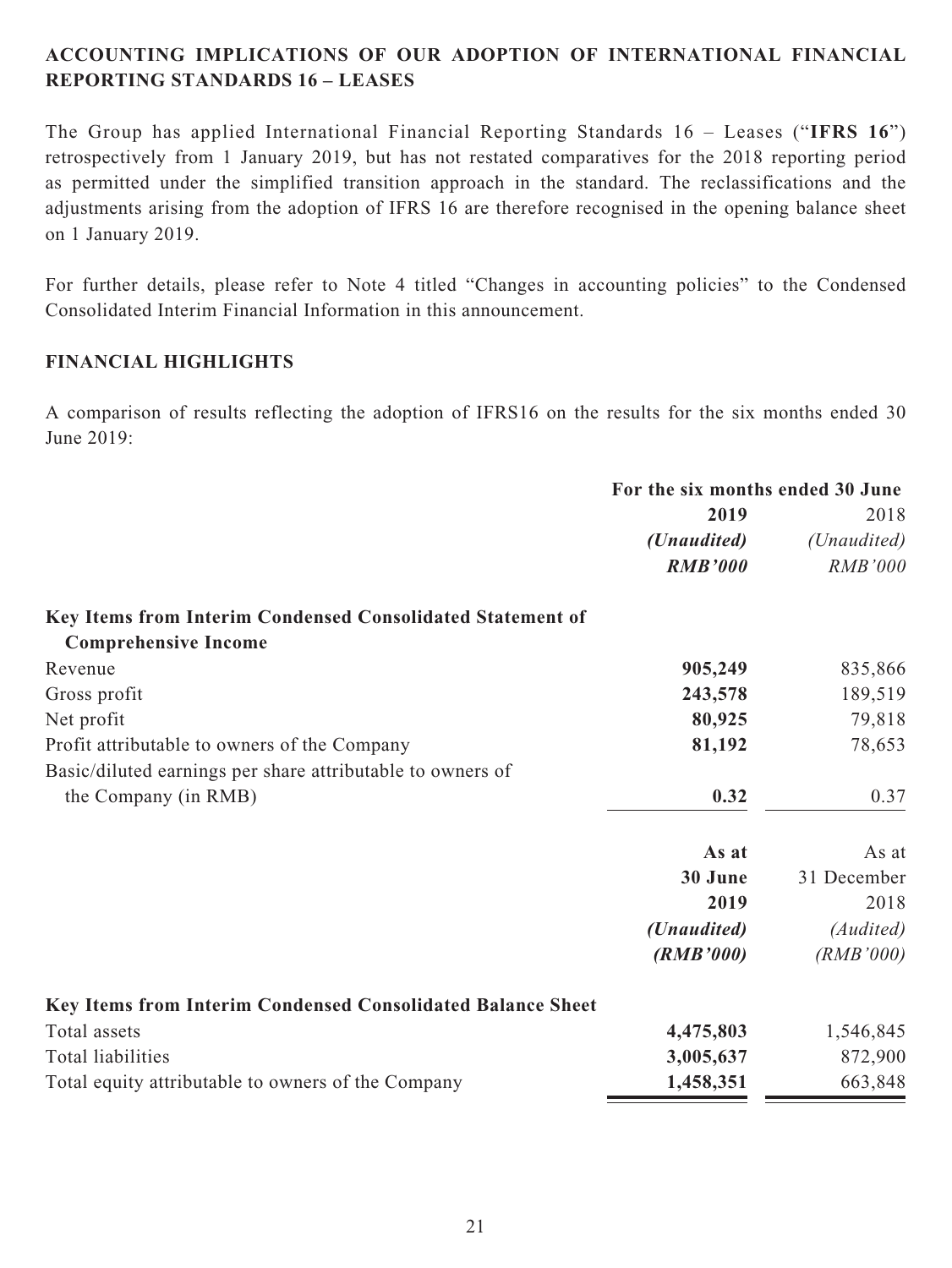A comparison of results without taking into account of the adoption of IFRS16 on the results for the six months ended 30 June 2019:

|                                                                    | For the six months ended 30 June |                |  |
|--------------------------------------------------------------------|----------------------------------|----------------|--|
|                                                                    | 2019                             | 2018           |  |
|                                                                    | (Unaudited) $*$                  | (Unaudited)    |  |
|                                                                    | <b>RMB'000</b>                   | <b>RMB'000</b> |  |
|                                                                    | (Note)                           |                |  |
| Revenue                                                            | 905,249                          | 835,866        |  |
| Gross profit                                                       | 203,491                          | 189,519        |  |
| Net profit                                                         | 90,478                           | 79,818         |  |
| Profit attributable to the owners of the Company                   | 89,556                           | 78,653         |  |
| Basic/diluted earnings per share attributable to the owners of the |                                  |                |  |
| Company (in RMB)                                                   | 0.35                             | 0.37           |  |
|                                                                    | As at                            | As at          |  |
|                                                                    | 30 June                          | 31 December    |  |
|                                                                    | 2019                             | 2018           |  |
|                                                                    | (Unaudited) $*$                  | (Audited)      |  |
|                                                                    | (RMB'000)                        | (RMB'000)      |  |
|                                                                    | (Note)                           |                |  |
| Total assets                                                       | 2,380,053                        | 1,546,845      |  |
| Total liabilities                                                  | 778,524                          | 872,900        |  |
| Total equity attributable to the owners of the Company             | 1,588,525                        | 663,848        |  |

*Note:* The figures for the six months ended 30 June 2019 were illustrated for the comparison purpose only, and were prepared by the Company.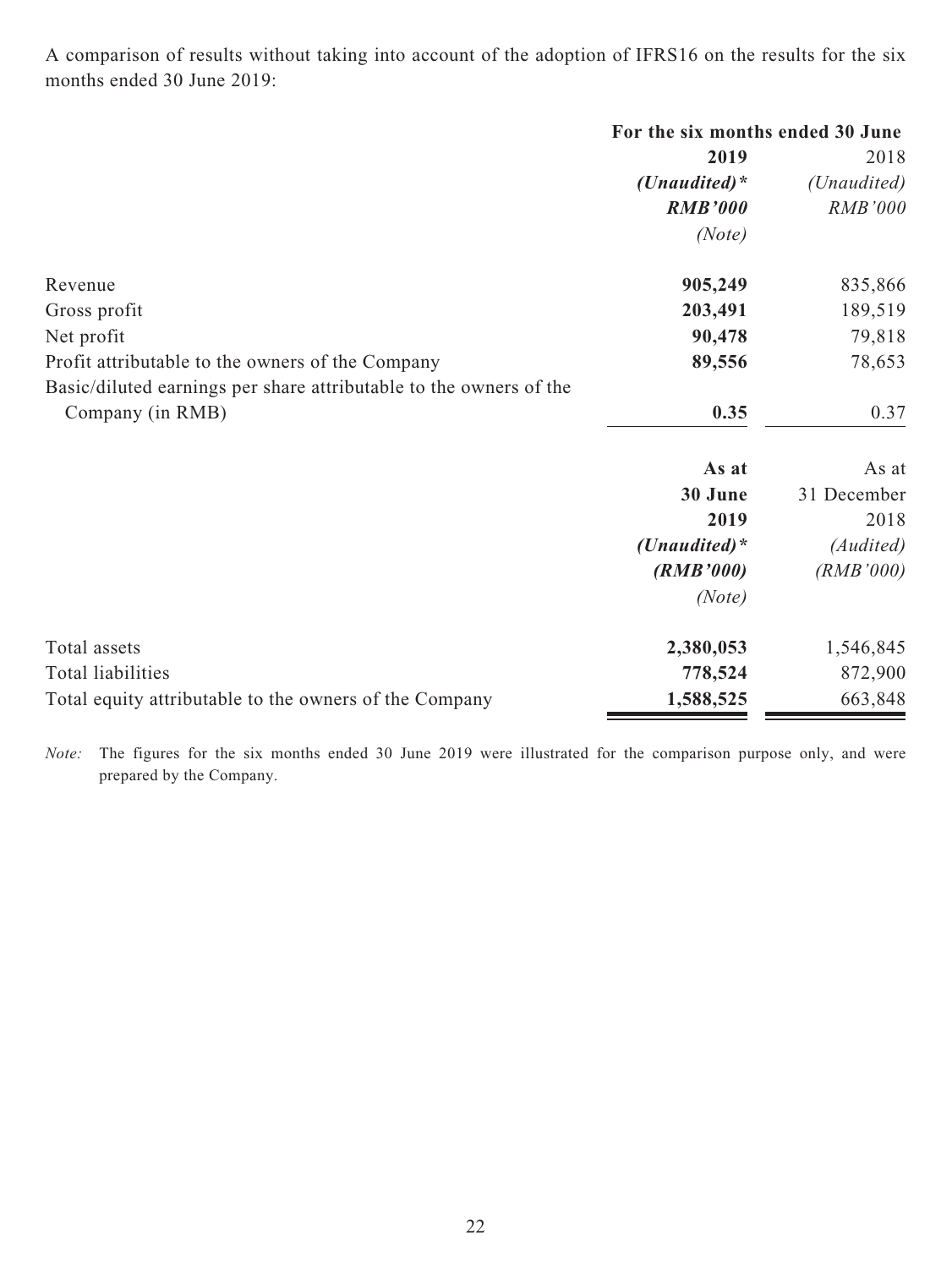### **MANAGEMENT DISCUSSION AND ANALYSIS**

#### **Business Review**

In the first half of 2019, growth in the supply of hotel rooms in the PRC continued to slow down, influenced by the complicated domestic and international situation. Market demand showed signs of weakening and did not keep pace with the increase in supply. Therefore the hotel industry's overall performance did not continue the gradual recovery trend of the previous two years.

Compared to 2018, the overall sentiment in the hotel industry was not as good in the first half of 2019. In a business environment with challenges and opportunities abound, the Group enhanced its operational management and carried out effective cost control of labor, energy consumption and others to increase revenue and reduce expenditures. At the same time, the Group adopted a proactive development strategy which included: further completing our network of hotels in core cities, continuing to focus on industry integration, actively exploring areas of cooperation, gradually speeding up the development of the Company, improving the group sales network, and canvassing the value of customer traffic to achieve the growth of our business during the Reporting Period.

During the Reporting Period, (i) the Group recorded a revenue of approximately RMB905.2 million, representing an increase of approximately 8.3% compared to the same period last year, (ii) the Group's EBITDA was approximately RMB319.3 million, representing an increase of approximately 136.9% compared to the same period last year, and (iii) profit attributable to owners of the Company was approximately RMB81.2 million, representing an increase of approximately 3.2% compared with the same period last year. Further, EBITDA margin of the Group for the six months ended 30 June 2019 increased from approximately 16.1% for the six months ended 30 June 2018 to approximately 35.3%. This was primarily due to the adoption of IFRS 16 and the growth of operating results brought by the expanded scale of our hotels. As IFRS 16 was not adopted for the six months ended 30 June 2018, for comparison purpose only, assuming the changes to the results during the Reporting Period brought by the adoption of IFRS 16 are not being taken into account, the Group's EBITDA would be approximately RMB136.4 million, representing an increase of approximately 1.2% as compared to the same period in 2018, the profit attributable to owners of the Company would be approximately RMB89.6 million, representing an increase of approximately 13.9% as compared to the same period in 2018, and the EBITDA margin would be approximately 15.1%, compared to approximately 16.1% for the six months ended 30 June 2018.

During the Reporting Period, the Group had 68 newly contracted hotels in total (January to June in 2018: 34). The gradual increase in the number of hotels in the pipeline reflected the growing influence of New Century brand nationwide. As at 30 June 2019, the Group's hotel portfolio consisted of 178 hotels in operation (as at 31 December 2018: 150), with approximately 40,383 rooms (as at 31 December 2018: 34,286) throughout the PRC, representing an increase of approximately 18.7% and approximately 17.8% as compared to 31 December 2018. Among the 178 hotels in operation, 126 were under full service management agreements, 15 were under franchise agreements, two were owned hotels, and 35 were under lease agreements. As at 30 June 2019, the Group had 203 hotels in the pipeline with 39,863 rooms, representing an increase of approximately 20.1% and 9.6% respectively as compared to 31 December 2018.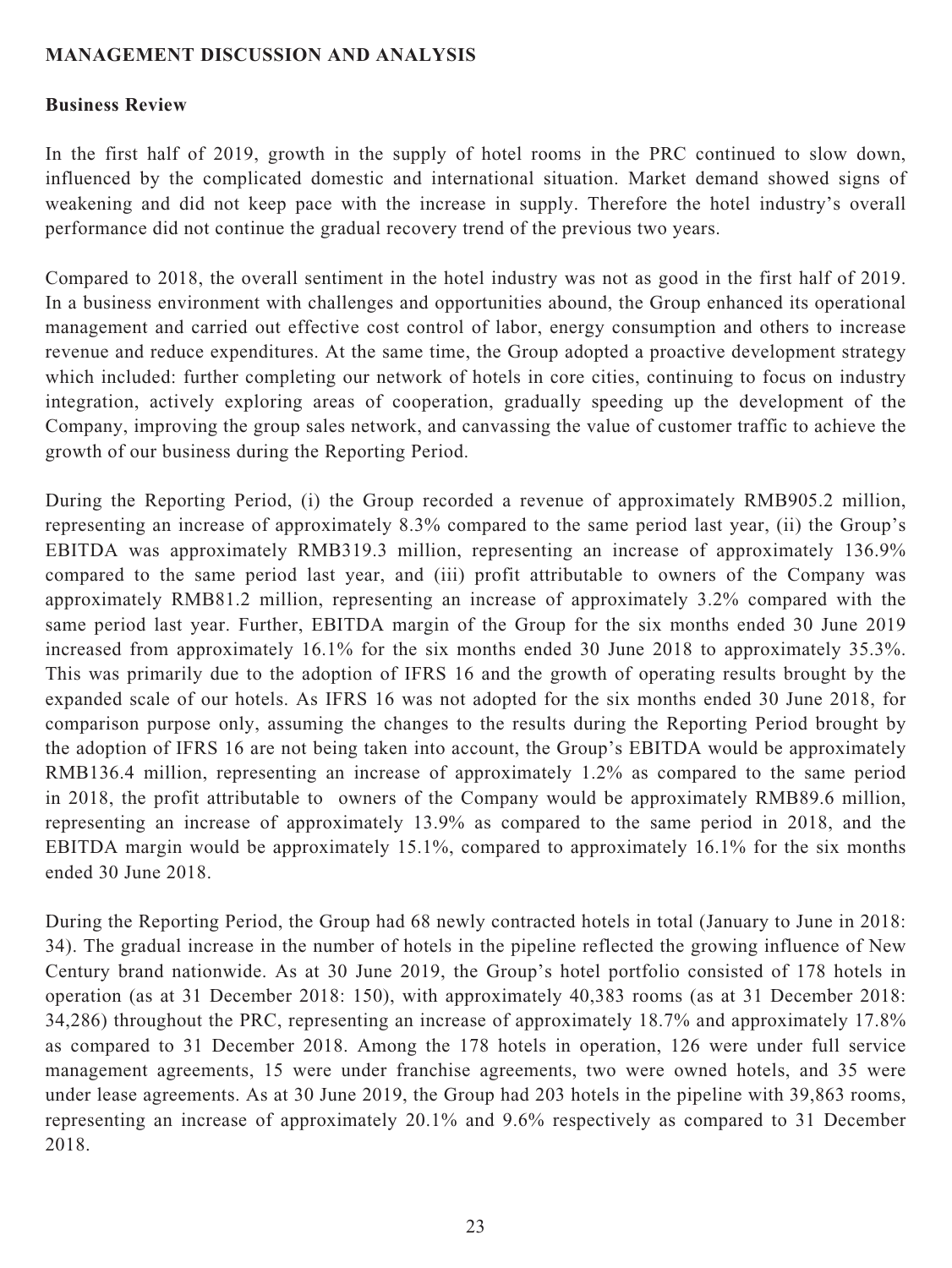The following table shows the number of hotels and rooms in operation as at 31 December 2018 and 30 June 2019.

| In operation    | As at 31 December 2018 | As at 30 June 2019        |        |                           |  |
|-----------------|------------------------|---------------------------|--------|---------------------------|--|
|                 | No. of                 | No. of                    | No. of | No. of                    |  |
|                 |                        | <b>Hotels</b> Hotel Rooms |        | <b>Hotels</b> Hotel Rooms |  |
| Operated hotels | 31                     | 7,501                     | 37     | 8,782                     |  |
| Managed hotels  | 119                    | 26,785                    | 141    | 31,601                    |  |
| Total           | 150                    | 34,286                    | 178    | 40,383                    |  |

The following table shows the number of hotels and rooms of the Group by category as at 30 June 2019.

|                                 | No. of operated<br>hotels (No. of<br>hotel rooms) in<br>operation | No. of managed<br>hotels (No. of<br>hotel rooms) in<br>operation | No. of operated<br>hotels (No. of<br>hotel rooms)<br>in pipeline | No. of managed<br>hotels (No. of<br>hotel rooms)<br>in pipeline | Total no. of<br>hotels (No. of<br>hotel rooms) in<br>operation and<br>in pipeline |
|---------------------------------|-------------------------------------------------------------------|------------------------------------------------------------------|------------------------------------------------------------------|-----------------------------------------------------------------|-----------------------------------------------------------------------------------|
| Upscale business hotels         | 8(3,287)                                                          | 41(14,300)                                                       |                                                                  | 26(7,580)                                                       | 75(25,167)                                                                        |
| Upscale resort hotels           | 4(830)                                                            | 16(3,868)                                                        |                                                                  | 32(7,230)                                                       | 52(11,928)                                                                        |
| Mid-scale full service hotels   | 10(2,523)                                                         | 30(7,288)                                                        |                                                                  | 60(15,292)                                                      | 100(25,103)                                                                       |
| Mid-scale select service hotels | 15(2,142)                                                         | 54(6,145)                                                        | 2(318)                                                           | 83(9,443)                                                       | 154(18,048)                                                                       |
| <b>Total</b>                    | 37(8,782)                                                         | 141(31,601)                                                      | 2(318)                                                           | 201(39,545)                                                     | 381(80,246)                                                                       |

# **Hotel Operation Segment**

During the Reporting Period, the Group's revenue generated from the hotel operation segment amounted to approximately RMB806.3 million, representing increase of approximately 6.0% as compared to approximately RMB760.6 million for the six months ended 30 June 2018. This was primarily due to the opening of new hotels. The Group created a new driver for revenue growth by focusing on developing new hotel projects in upscale and mid-scale markets. During the Reporting Period, Changxing Grand New Century Hotel (長興開元名都大酒店), an upscale full-service hotel leased and operated by the Group, was opened in February 2019, while the two mid-scale full service hotels, Ningbo Holiyacht Kylie Hotel (寧波漢雅凱利大酒店) and Ningbo Hanya Crystal Hotel (寧波漢雅新晶都酒店), were opened in May 2019. With respect to mid-scale select service hotel chains, three hotels which we leased and operated (located in Changxing, Chengdu and Shanghai) successively commenced operation during the Reporting Period, increasing the number of our operated hotels from 31 as at 31 December 2018 to 37 as at 30 June 2019. These new hotels were operating a fledging business, and due to the prudence of the Group's accounting policies, the low-cost consumables required for hotel operations were included as one-time expenses at the beginning of operations. This resulted in a general loss for these hotels during the Reporting Period, amounting to approximately RMB21.0 million.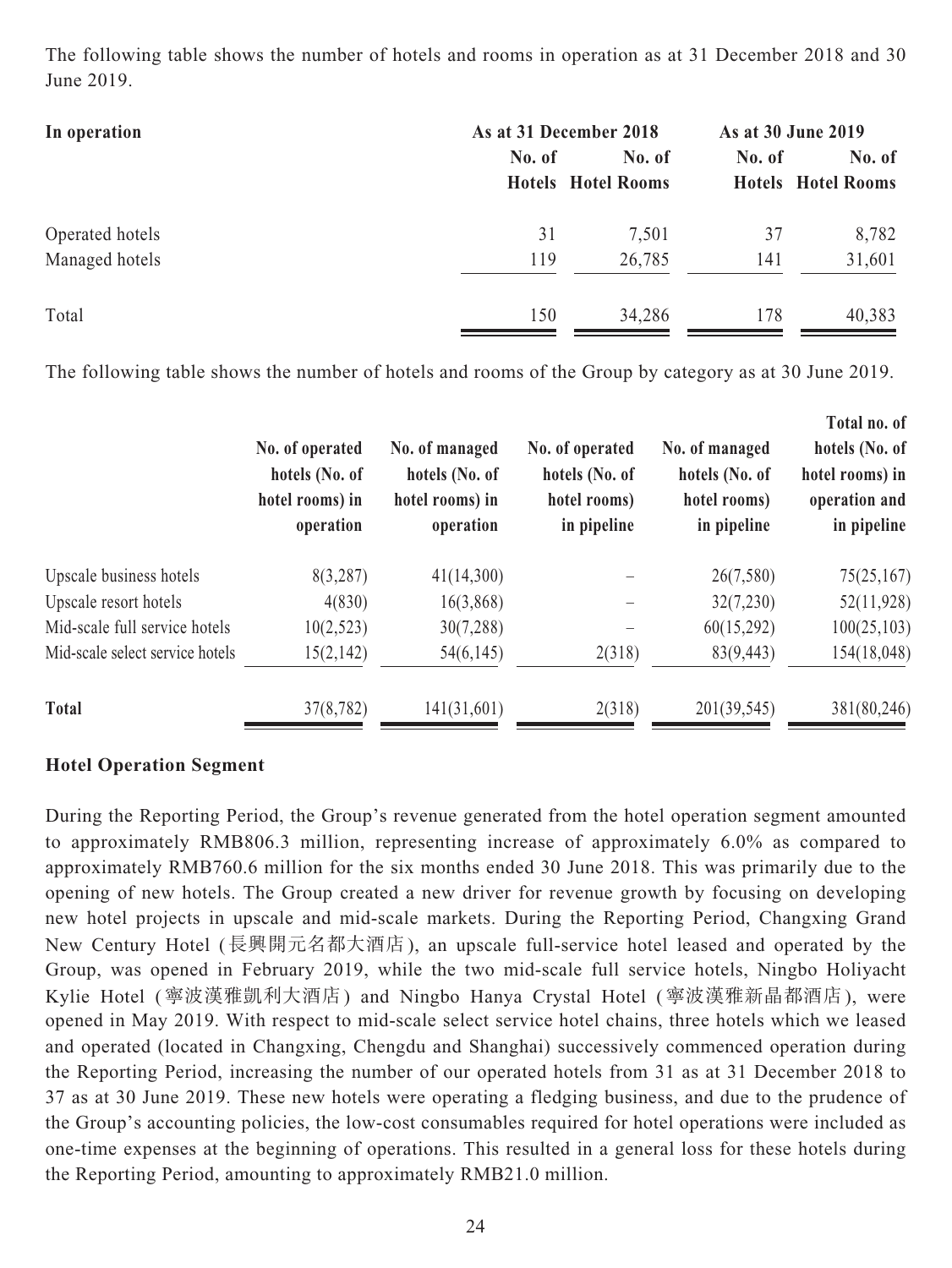# *Owned hotels*

As at 30 June 2019, our "New Century Wonderland Resort" owned two hotels with 382 rooms, accounting for approximately 0.9% of the total hotel rooms in operation.

### *Leased hotels*

During the first half of 2019, the Group sought opportunities for leasing hotel properties at reasonable rents to create a new driver for revenue and profit growth. This would also enhance brand value by rapidly expanding our national hotel network using a proven management model. Six new leased hotels therefore commenced operation during the Reporting Period. As at 30 June 2019, we had 35 leased hotels with 8,400 rooms, accounting for approximately 20.8% of the total number of hotel rooms in operation.

# **Operating Data**

During the Reporting Period, key performance indicators for our operated hotels (including owned and leased hotels) are as follows:

|                                 | For the six months ended 30 June |      |                           |       |                     |       |
|---------------------------------|----------------------------------|------|---------------------------|-------|---------------------|-------|
|                                 | 2019                             | 2018 | 2019                      | 2018  | 2019                | 2018  |
|                                 | Average                          |      |                           |       |                     |       |
| <b>Hotel Categories</b>         | Occupancy rate $(\% )$           |      | <b>Average rate (RMB)</b> |       | <b>RevPAR (RMB)</b> |       |
| Upscale business hotels         | 60.6                             | 62.5 | 475.4                     | 508.4 | 288.0               | 317.6 |
| Upscale resort hotels           | 55.4                             | 52.0 | 635.1                     | 627.1 | 351.8               | 326.4 |
| Mid-scale full service hotels   | 57.0                             | 60.3 | 350.7                     | 357.6 | 199.9               | 215.4 |
| Mid-scale select service hotels | 57.9                             | 65.4 | 314.1                     | 350.4 | 181.9               | 229.0 |

No new upscale resort hotels were introduced during the Reporting Period, and as the operation of such hotels matured, both the occupancy and average rates recorded growth. New hotels in other categories were opened during the second half of 2018 and during the Reporting Period. In this case, the average occupancy rates decreased as the new hotels were in the early stages of their business.

### **Hotel Management Segment**

During the Reporting Period, the Group recorded revenue of approximately RMB99.0 million from the hotel management segment, representing an increase of approximately 31.6% as compared to approximately RMB75.2 million for the six months ended 30 June 2018, primarily due to an increased number of managed hotels from new openings. As a percentage of total revenue, revenue generated from the hotel management segment increased steadily to 10.9% for the Reporting Period from 9.0% for the six months ended 30 June 2018.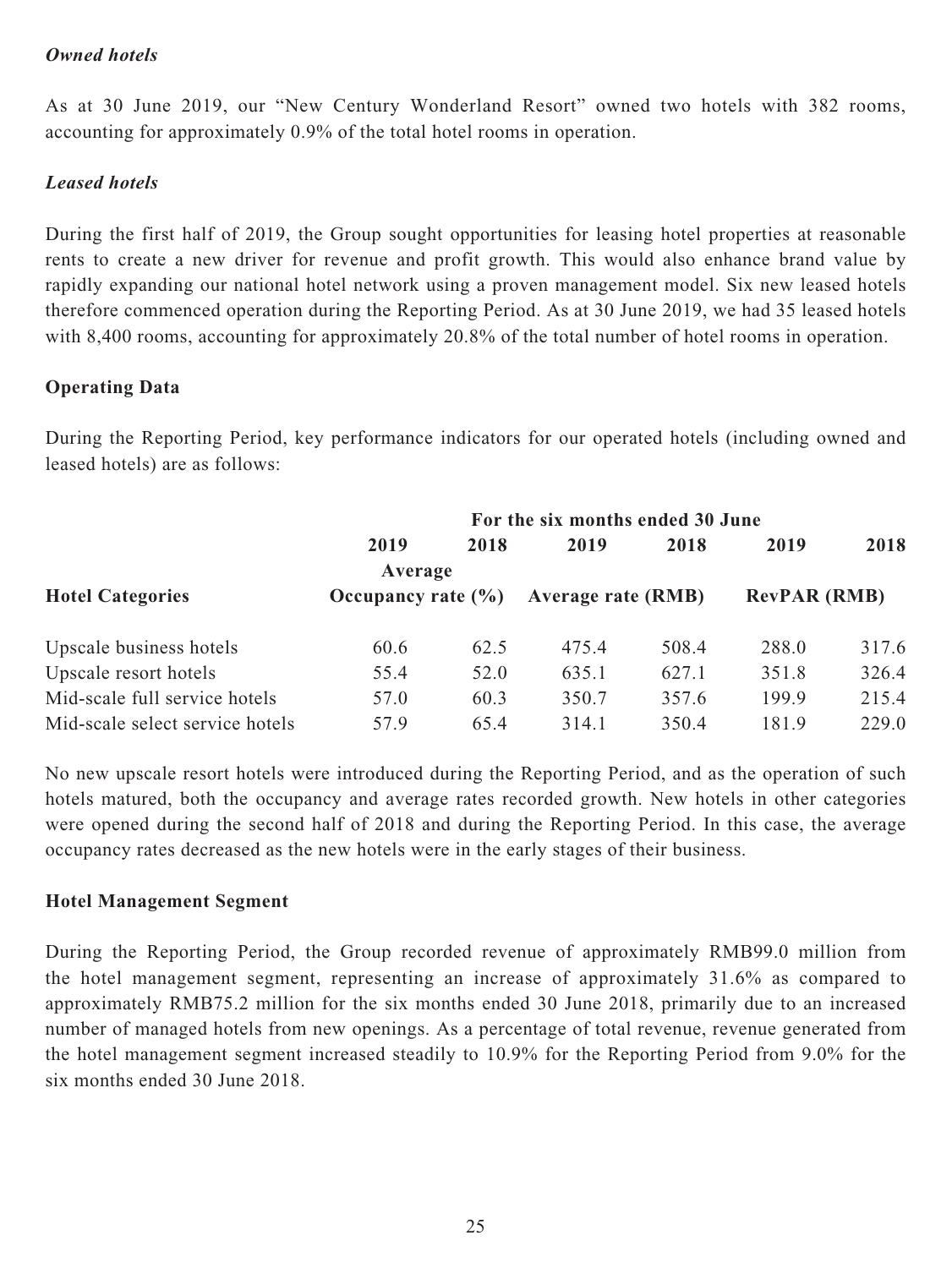# **Corporate Strategies and Development Outlook**

Judging from the current status of the hotel industry in China, it is anticipated that the overall demand trend brought by consumption upgrade will remain unchanged, generally maintaining an upward momentum despite being influenced by the global economy and other factors. In terms of supply, the slow market growth of upscale hotels and rapid development in the mid-scale hotel market means that the future demand and supply will be beneficial to the continued development of hotel operators. The Group will implement a proactive development strategy, focusing on planning its network in key cities of China. Attention will be paid to the Group's existing top 12 brands to further enhance their value. By closely monitoring the demands of property owners and consumers and leveraging cost competitiveness to optimize the profit structure and expand its scope for cooperation, the Group will continue to strengthen its leading market position.

We believe the following competitive strengths have provided a solid foundation for our rapid future development: (i) status as a leading upscale hotel group in the PRC, with strong brand recognition and in-depth experience; (ii) an innovative and flexible corporate operational and management mechanism which creates a synergistic business model combining hotel operation and management businesses; (iii) an extensive cooperative basis, especially for cross-industry collaboration, which explores the value of customer traffic and turns it into commercial value; (iv) diverse and effective hotel reservation channels and loyalty program which enrich our sources of hotel patronage; and (v) an experienced and professional management team and dedicated workforce.

We plan to seize market opportunities by (i) maintaining and improving our talent cultivation strategy, especially the three-level talent cultivation scheme; (ii) strategically completing business planning for key cities to improve our national hotel network; (iii) rapidly expanding our mid-scale hotel business, launching mid-scale hotels of unique design in targeted cities to increase our share of the mid-scale hotel market; (iv) increasing marketing activities and cross-sectoral marketing initiatives to maintain strong brand recognition and expand our guest base; and (v) further invest and develop innovative digital strategies to improve operational efficiency. We will introduce more innovative products and services, improve operational and management efficiencies, and meet the expectations of hotel guests while creating value for hotel owners.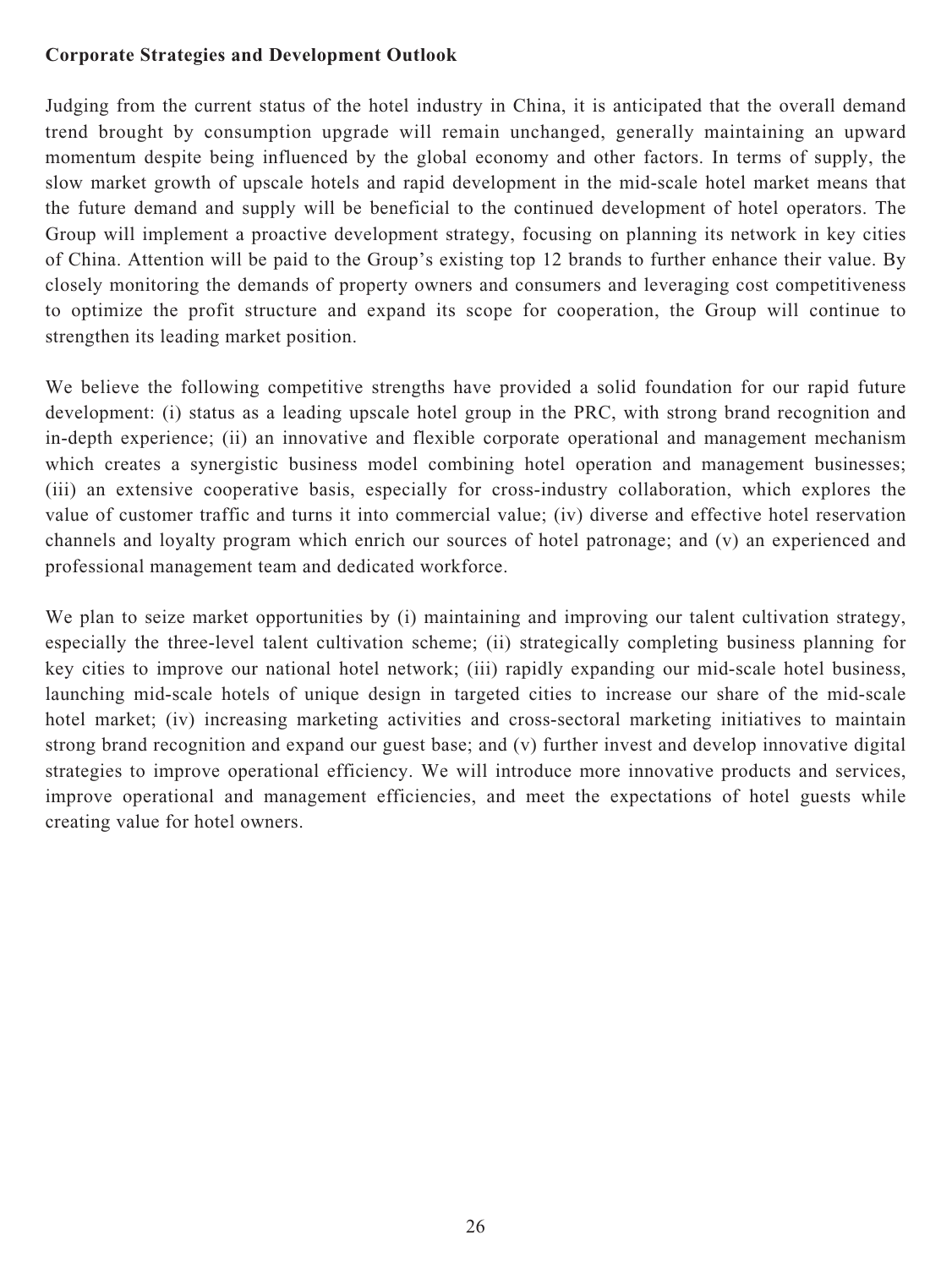# **Financial Review**

# *Revenue*

Comparison between the Group's financial information during the Reporting Period and that of the six months ended 30 June 2018:

|                             | For the six months ended 30 June            |            |                      |              |  |  |  |  |  |  |  |  |  |  |  |  |  |  |  |  |  |  |  |  |  |  |  |  |  |  |  |         |
|-----------------------------|---------------------------------------------|------------|----------------------|--------------|--|--|--|--|--|--|--|--|--|--|--|--|--|--|--|--|--|--|--|--|--|--|--|--|--|--|--|---------|
|                             | 2019                                        | 2018       |                      |              |  |  |  |  |  |  |  |  |  |  |  |  |  |  |  |  |  |  |  |  |  |  |  |  |  |  |  |         |
|                             | Revenue                                     |            | Revenue              |              |  |  |  |  |  |  |  |  |  |  |  |  |  |  |  |  |  |  |  |  |  |  |  |  |  |  |  |         |
|                             | ( <i>Unaudited</i> )                        | % of total | ( <i>Unaudited</i> ) | $%$ of total |  |  |  |  |  |  |  |  |  |  |  |  |  |  |  |  |  |  |  |  |  |  |  |  |  |  |  |         |
|                             | <b>RMB'000</b><br><b>RMB'000</b><br>revenue |            |                      |              |  |  |  |  |  |  |  |  |  |  |  |  |  |  |  |  |  |  |  |  |  |  |  |  |  |  |  | revenue |
| <b>Hotel operation</b>      |                                             |            |                      |              |  |  |  |  |  |  |  |  |  |  |  |  |  |  |  |  |  |  |  |  |  |  |  |  |  |  |  |         |
| Rooms                       | 367,356                                     | 40.6%      | 336,507              | 40.3%        |  |  |  |  |  |  |  |  |  |  |  |  |  |  |  |  |  |  |  |  |  |  |  |  |  |  |  |         |
| Food and beverage           | 309,054                                     | 34.1%      | 326,014              | 39.0%        |  |  |  |  |  |  |  |  |  |  |  |  |  |  |  |  |  |  |  |  |  |  |  |  |  |  |  |         |
| Ancillary services          | 110,225                                     | 12.2%      | 80,161               | $9.6\%$      |  |  |  |  |  |  |  |  |  |  |  |  |  |  |  |  |  |  |  |  |  |  |  |  |  |  |  |         |
| Rental income               | 19,615                                      | $2.2\%$    | 17,955               | $2.1\%$      |  |  |  |  |  |  |  |  |  |  |  |  |  |  |  |  |  |  |  |  |  |  |  |  |  |  |  |         |
| Subtotal of hotel operation | 806,250                                     | 89.1%      | 760,637              | 91.0%        |  |  |  |  |  |  |  |  |  |  |  |  |  |  |  |  |  |  |  |  |  |  |  |  |  |  |  |         |
| Hotel management            | 98,999                                      | 10.9%      | 75,229               | $9.0\%$      |  |  |  |  |  |  |  |  |  |  |  |  |  |  |  |  |  |  |  |  |  |  |  |  |  |  |  |         |
| <b>Total</b>                | 905,249                                     | 100%       | 835,866              | 100%         |  |  |  |  |  |  |  |  |  |  |  |  |  |  |  |  |  |  |  |  |  |  |  |  |  |  |  |         |

# *Hotel Operation*

For the six months ended 30 June 2019, revenue for the hotel operation segment increased by approximately 6.0%, from approximately RMB760.6 million to approximately RMB806.3 million for the six months ended 30 June 2018 and 2019, respectively. This was primarily due to (i) an approximate 9.2% increase in revenue from hotel room services, from approximately RMB336.5 million to approximately RMB367.4 million; (ii) an approximate 37.5% increase in revenue from ancillary services, from approximately RMB80.2 million to approximately RMB110.2 million; and (iii) an approximate 9.2% increase in rental income, from approximately RMB18.0 million to approximately RMB19.6 million. These increases were offset by an approximate 5.2% decrease in revenue from food and beverage ("**F&B**") services, from approximately RMB326.0 million to approximately RMB309.1 million for the respective periods.

Revenue from ancillary services increased by approximately 37.5% and was mainly due to (i) the increase in sales of goods and products by approximately 91.4%, from approximately RMB22.0 million to approximately RMB42.1 million during the Reporting Period; and (ii) an approximate 57.7% increase in revenue from services, from approximately RMB18.2 million to approximately RMB28.7 million for the six months ended 30 June 2018 and 2019, respectively.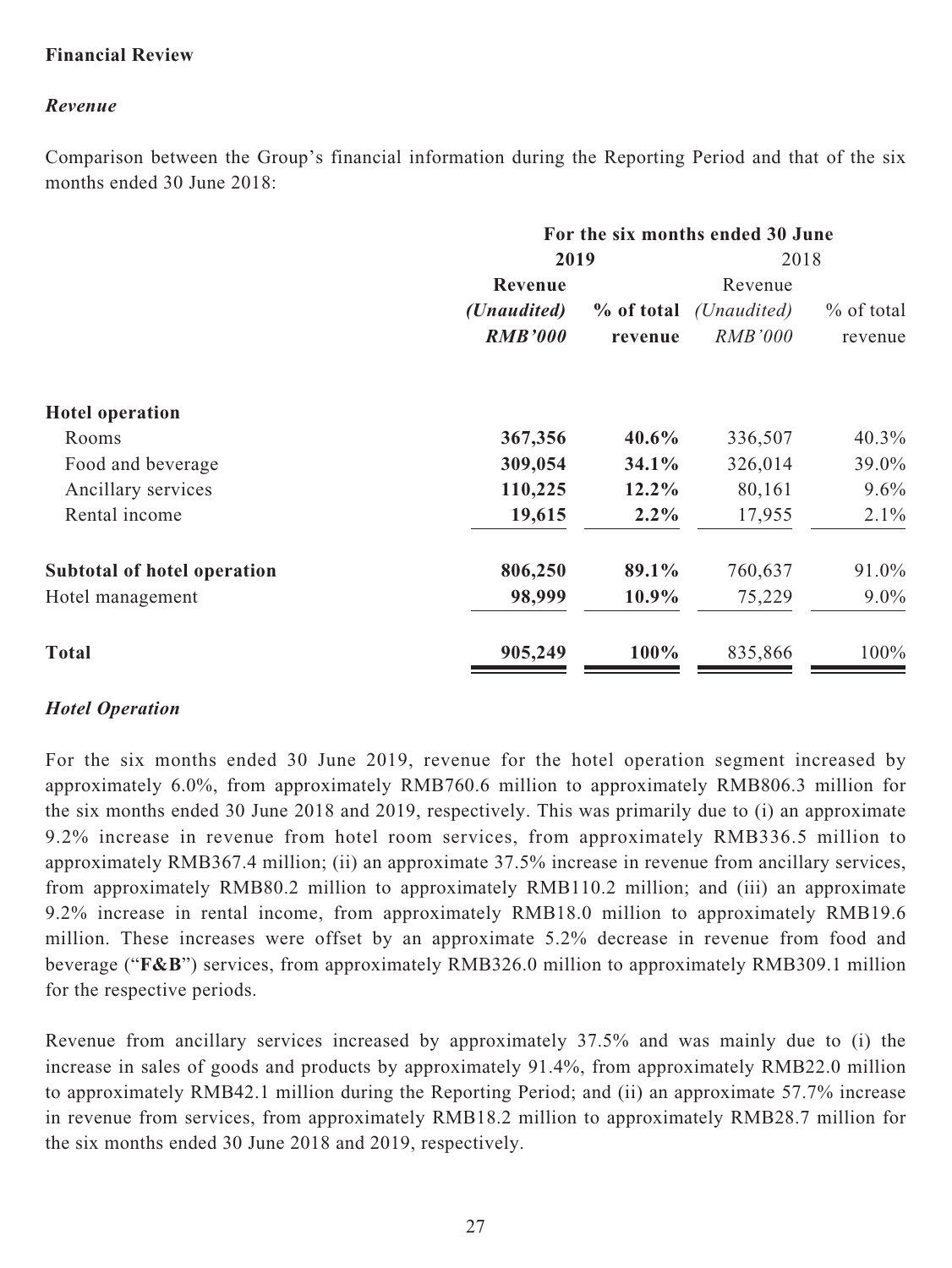Revenue from F&B services decreased by approximately 5.2%, mainly due to a drop in market demand for banquet services in Zhejiang province.

# *Hotel Management*

For the six months ended 30 June 2019, revenue for the hotel management segment increased by approximately 31.6%, from approximately RMB75.2 million in the same period of 2018 to approximately RMB99.0 million for the Reporting Period. This was mainly due to (i) an approximate 18.5% increase in the number of managed hotels; and (ii) a greater number of contracts for providing pre-opening technical services for contracted hotels in the Reporting Period, and in particular with revenue from such services increased by 103.1%, increasing from approximately RMB9.7 million to approximately RMB19.7 million for the six months ended 30 June 2018 and 2019, respectively.

# *Cost of Sales*

During the Reporting Period, the cost of sales increased by approximately 2.4%, from approximately RMB646.3 million for the six months ended 30 June 2018 to approximately RMB661.7 million for the Reporting Period, primarily due to the adoption of IFRS 16 and the new hotels' relative high initial expenditures and their operations' early stage of cultivating business.

# *Gross Profit and Gross Profit Margin*

Based on the foregoing, during the Reporting Period, the Group's gross profit amounted to approximately RMB243.6 million, representing an increase of approximately 28.5% over the same period of last year. The gross profit margin was approximately 26.9%, representing a 4.2% increase as compared to the gross profit margin of approximately 22.7% for the same period in 2018. This was mainly due to the adoption of IFRS 16 and the new hotels' relative high initial expenditures and their operations' early stage of cultivating business. As IFRS 16 was not adopted for the six months ended 30 June 2018, for comparison purpose only, assuming the changes to the results during the Reporting Period brought by the adoption of IFRS 16 are not being taken into account, the Group's gross profit would be approximately RMB203.5 million, representing an increase of approximately 7.4% as compared to the same period last year, and our gross profit margin would be 22.5%, representing a 0.2% decrease as compared to the same period in 2018.

# *Other Income and Other Gains*

During the Reporting Period, other income and other gains were approximately RMB18.3 million, representing a decrease of approximately RMB6.6 million as compared to approximately RMB24.9 million for the six months ended 30 June 2018. This was primarily due to a compensation income of approximately RMB8.4 million received in the same period of 2018 from a third party lessor (who has opted for an early termination of the Shanghai Puxi New Century Hotel lease agreement).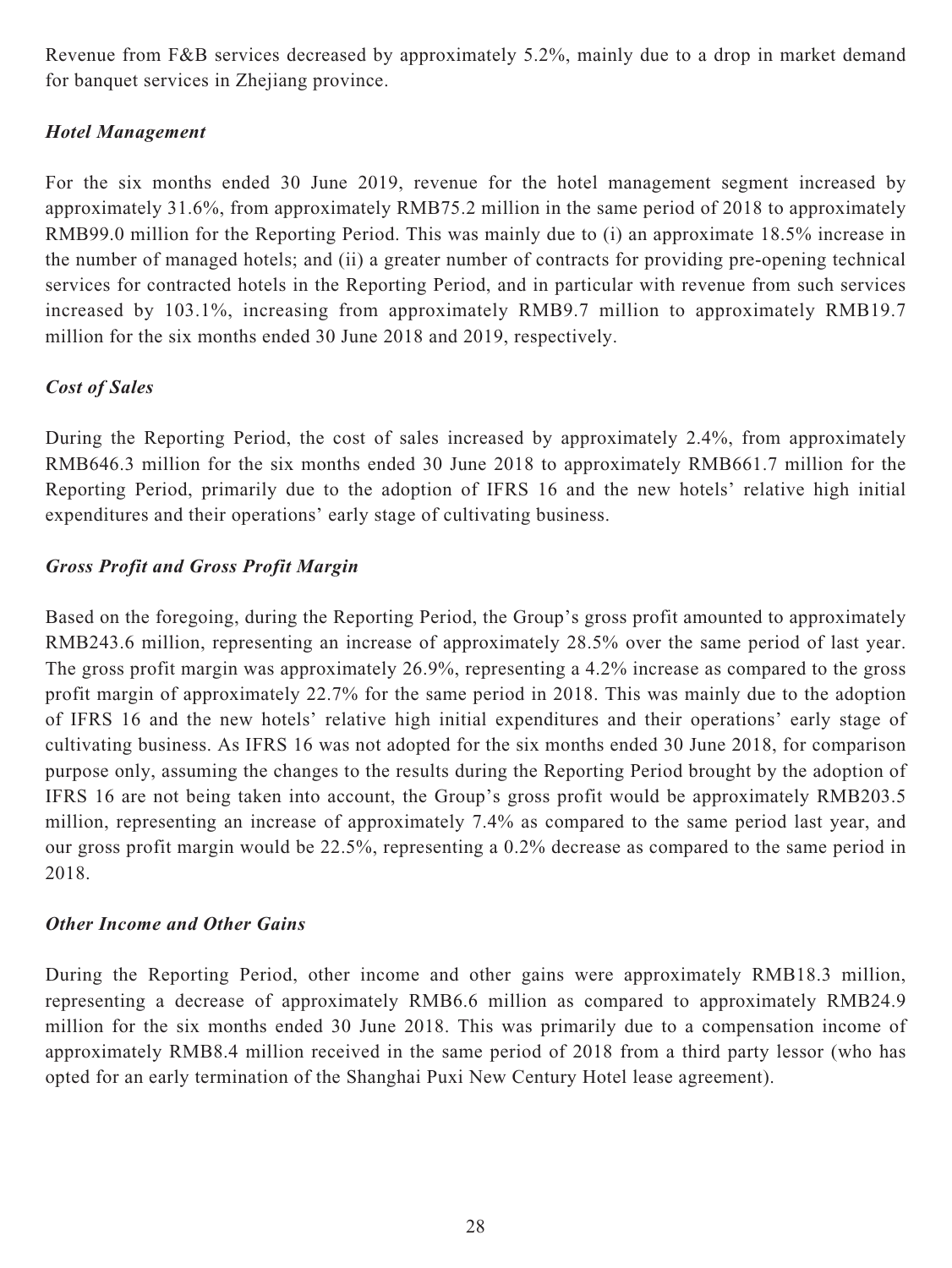# *Sales and Marketing Expenses*

Sales and marketing expenses increased by approximately 18.1%, from approximately RMB37.3 million for the six months ended 30 June 2018 to approximately RMB44.1 million for the Reporting Period. This was primarily due to an increase in the number of marketing personnel and the salary level as a result of the increased number of new hotels.

# *Administrative Expenses*

Administrative expenses increased by approximately 11.8%, from approximately RMB73.9 million in the six months ended 30 June 2018 to approximately RMB82.5 million for the Reporting Period, primarily due to the expansion of our business.

# *Taxation*

The effective tax rate during the Reporting Period was approximately 16.8%, compared to approximately 23.5% over the same period of last year. The decreased effective tax rate was primarily due to the change in the scope of tax deductible expenses applicable to the Reporting Period.

# *Net Profit and Total Comprehensive Income*

As a result of the foregoing, our net profit and total comprehensive income increased by approximately 1.4% from approximately RMB79.8 million for the same period of last year to approximately RMB80.9 million for the Reporting Period. The profit attributable to Company owners increased by approximately 3.2% from approximately RMB78.7 million for the same period of last year to approximately RMB81.2 million for the Reporting Period. As IFRS 16 was not adopted for the six months ended 30 June 2018, for comparison purpose only, assuming the changes to the results during the Reporting Period brought by the adoption of IFRS 16 are not being taken into account, the Group's net profit and total comprehensive income would be approximately RMB90.5 million, representing an increase of approximately 13.4% as compared to the same period last year, and the Group's profit attributable to Company owners would be approximately RMB89.6 million, representing a 13.9% increase as compared to the same period in 2018.

# *Total Cash and Cash Equivalents Balance*

As at 30 June 2019, the Group's total cash and cash equivalents balance was approximately RMB253.2 million, representing a decrease of approximately RMB114.5 million from approximately RMB367.7 million as at 31 December 2018, which was mainly due to the repayment of approximately RMB190.5 million of bank loan by the Group during the Reporting Period. The were also term deposits of approximately RMB930.0 million (as at 31 December 2018: RMB68.0 million).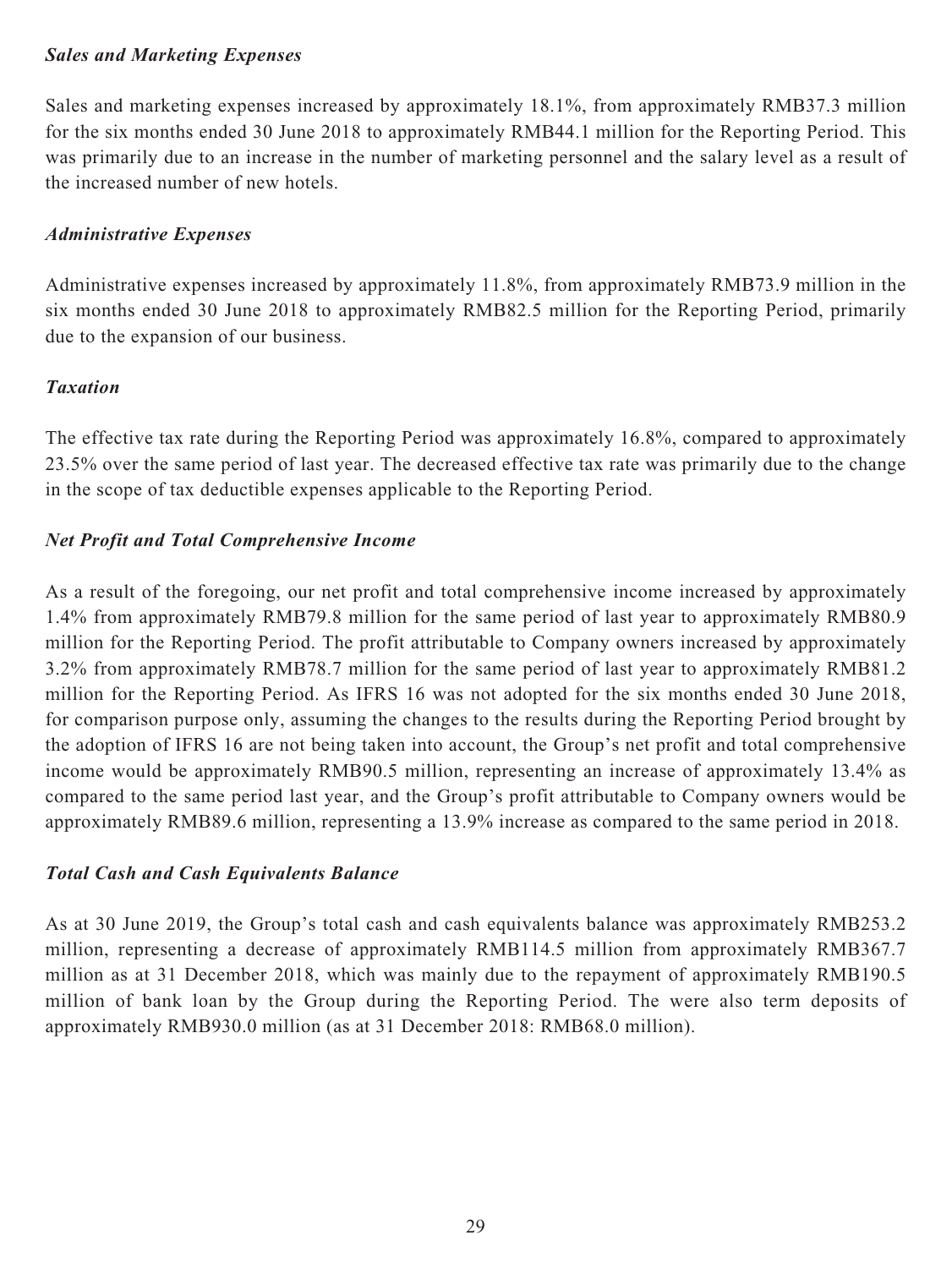# *Property, Plant and Equipment*

The property, plant and equipment of the Group mainly include leasehold improvements, construction in progress, building and facilities, machinery and equipment, office and electronic equipment and vehicles. As at 30 June 2019, the property, plant and equipment of the Group was approximately RMB656.6 million, representing an increase of approximately RMB68.8 million as compared to approximately RMB587.8 million as at 31 December 2018, primarily attributable to the renovation for the Group's new lease operating hotels as well as the addition of related assets.

# *Contract Liabilities*

The Group's contract liabilities substantially comprised the advances from customers and reward points under the customer loyalty program. Advances from customers primarily represented prepayment received from prepaid card holders, advances from banquet customers and prepayment received from leasing agreements. Customer loyalty program primarily represented a promotion program under which customers accumulate points for hotel service purchases made, which entitle them to discounts on future hotel service purchases.

# **Use of the proceeds from the initial public offering of the Company**

H Shares of the Company were listed on the Main Board of The Stock Exchange of Hong Kong Limited ("**Stock Exchange**") on 11 March 2019 ("**Listing**"). Calculated based on the offer price of HK\$16.5 per Share, the Company's proceeds from the Listing amount to approximately HK\$1,155.0 million. According to the plan as stated in the prospectus for the Company dated 26 February 2019 ("**Prospectus**"), the net proceeds utilized by the Group from 11 March 2019 ("**Listing Date**") up to 30 June 2019 are as follows: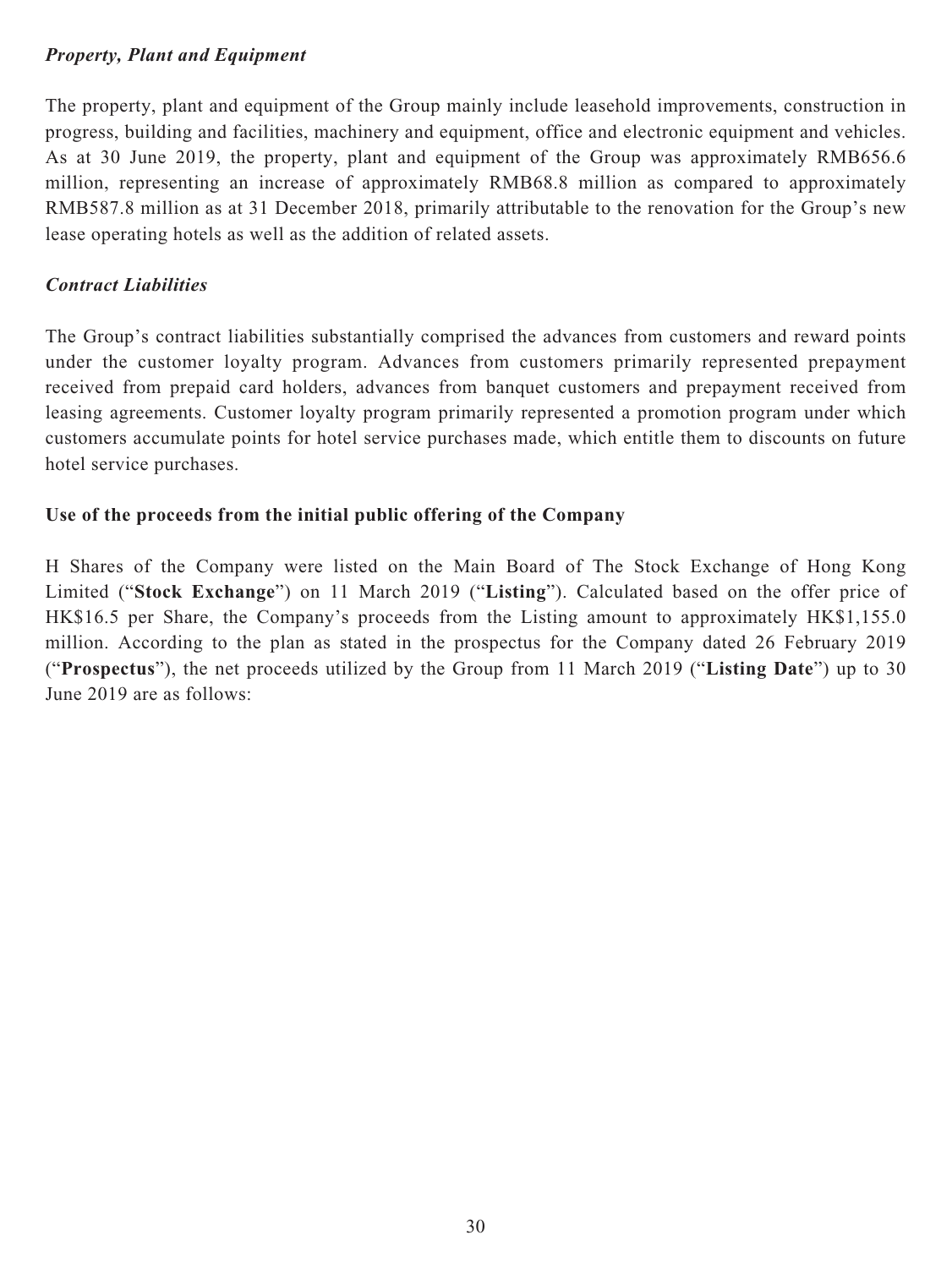|                                                                                                                                                                               |                                                                 |                      | Use of<br>proceeds<br>from the<br><b>Listing Date</b> |                                                  |                                 |
|-------------------------------------------------------------------------------------------------------------------------------------------------------------------------------|-----------------------------------------------------------------|----------------------|-------------------------------------------------------|--------------------------------------------------|---------------------------------|
| Use of net proceeds                                                                                                                                                           | <b>Amount of net</b><br>proceeds earmarked<br>(HKD)<br>million) | (RMB)<br>$million)*$ | up to<br>30 June 2019<br>(RMB)<br>million)            | <b>Unutilized</b><br>amount<br>(RMB)<br>million) | <b>Unutilized</b><br>proportion |
| Development of our upscale                                                                                                                                                    |                                                                 |                      |                                                       |                                                  |                                 |
| business and resort hotels                                                                                                                                                    | 280.0                                                           | 239.7                | 7.3                                                   | 232.4                                            | 97.0%                           |
| Development of our                                                                                                                                                            |                                                                 |                      |                                                       |                                                  |                                 |
| mid-scale hotels                                                                                                                                                              | 392.0                                                           | 335.6                | 0.9                                                   | 334.7                                            | 99.7%                           |
| Brand building and<br>promotion including but<br>not limited to, engaging<br>in marketing and<br>promotional activities,<br>sponsorship of industry<br>events and advertising | 112.0                                                           | 95.9                 | 0.0                                                   | 95.9                                             | 100.0%                          |
| Recruitment of more<br>talent and strengthening<br>our implementation of<br>training to our staff and<br>recruitment programs for<br>supporting our business                  |                                                                 |                      |                                                       |                                                  |                                 |
| expansion<br>Development of our<br>information technology<br>system by upgrading<br>existing operational and                                                                  | 56.0                                                            | 47.9                 | 0.2                                                   | 47.7                                             | 99.6%                           |
| IT system infrastructure                                                                                                                                                      | 168.0                                                           | 143.8                | 0.3                                                   | 143.5                                            | 99.8%                           |
| General corporate purposes<br>and working capital                                                                                                                             | 112.0                                                           | 95.9                 | 92.4                                                  | 3.5                                              | 3.7%                            |
| <b>Total</b>                                                                                                                                                                  | 1,120.0                                                         | 958.9                | 101.0                                                 | 857.9                                            |                                 |

\* *The amounts stated in RMB in this column are converted into Hong Kong dollars at a rate of RMB1 to HK\$1.1681. No representation is made that Renminbi amounts have been, could have been or may be converted to Hong Kong dollars, or vice versa, at that rate.*

The Directors are not aware of any material change to the proposed use of proceeds as at the date of his announcement. The remaining net proceeds is currently held in bank deposits and it is intended that it will be applied in the manner consistent with the proposed allocations in the Prospectus.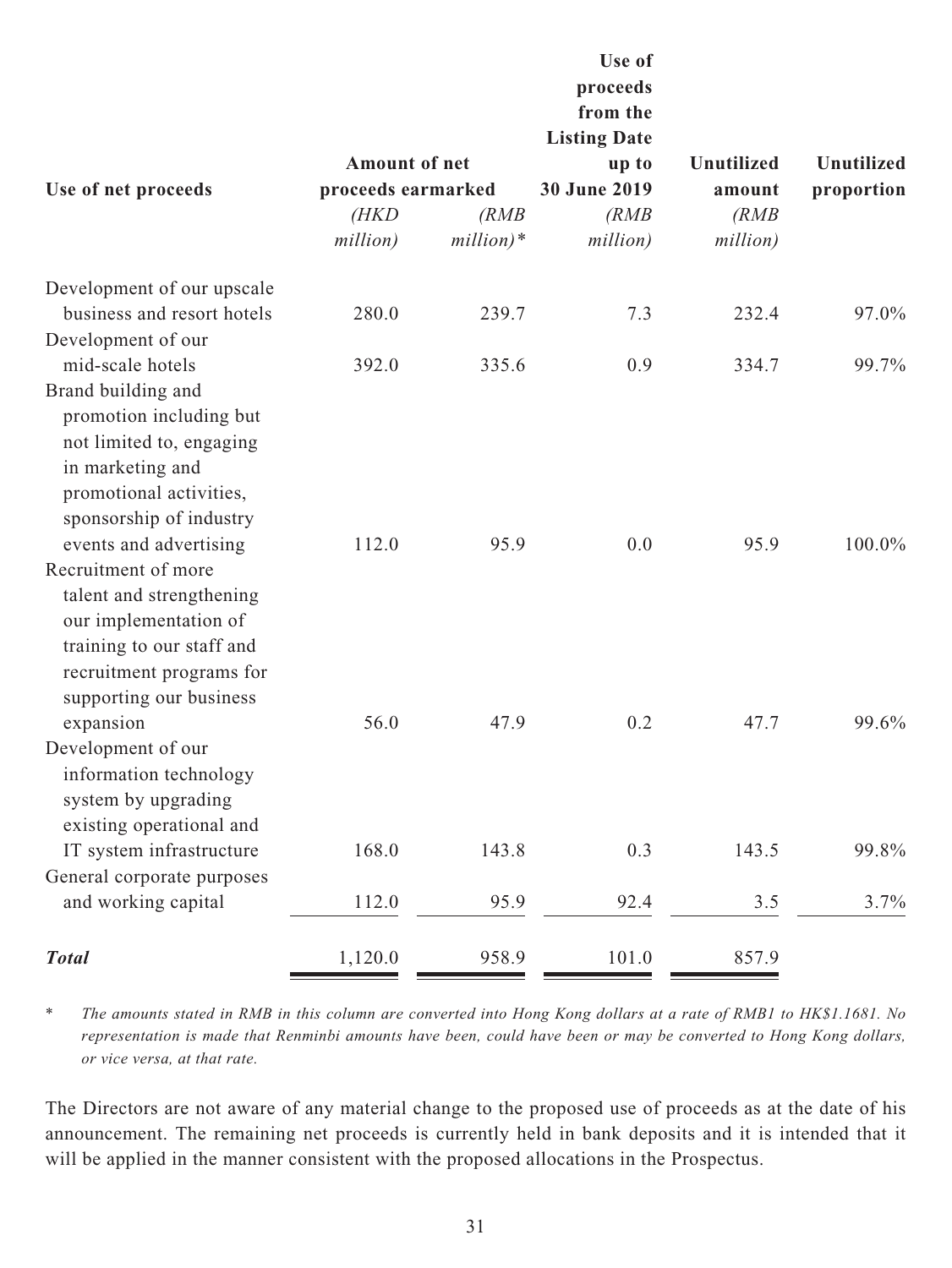### **OTHER INFORMATION**

### **Human Resources and Training**

As at 30 June 2019, the Group had 5,209 employees. For the six months ended 30 June 2019, the total remuneration of employee, including the remuneration of the Directors (but excluding those who are independent non-executive directors), was approximately RMB265.6 million (for the six months ended 30 June 2018: RMB227.1 million). Employees' compensations of the Company include basic wages, allowance and performance bonus. The company established a scientific and reasonable compensation distribution system where the income of the employees is directly proportional to the value created by them for the Company and meanwhile, we will maintain a certain growth of the employees' income based on the market development and the overall benefit growth of the Company.

The Group strongly emphasises the development of human resources, focusing on the long-term cultivation and training of management talent at all levels, including both specialised talents and junior employees. The Group strives to develop talent in line with Company strategy. During the Reporting Period, the Company organised training aligned to every talent development plan of the Group. These yielded an increased incidence of innovation as compared to the previous year and were received positively by employees.

Currently, the Company has not established share option schemes.

#### **Corporate Governance**

From the Listing Date to the end of the Reporting Period, the Company has adopted the principles and code provisions as set out in the Corporate Governance Code (as set out in Appendix 14 to the Rules Governing the Listing of Securities on The Stock Exchange of Hong Kong Limited (the "**Listing Rules**") to implement good corporate governance practices of the Company and has met and complied with the relevant code provisions.

### **Model Code for Securities Transactions**

The Company has adopted the Model Code for Securities Transactions by Directors of Listed Issuers (the "**Model Code**") as set out in Appendix 10 to the Listing Rules to regulate securities transactions by Directors and Supervisors of the Company.

The Company has made specific enquiries of all the Directors and Supervisors of the Company, and all of them have confirmed that they have been in compliance with the Model Code from the Listing Date to the end of the Reporting Period.

The Company is not aware of any non-compliance with the Model Code by any employee who may possess inside information in relation to the Company or its securities.